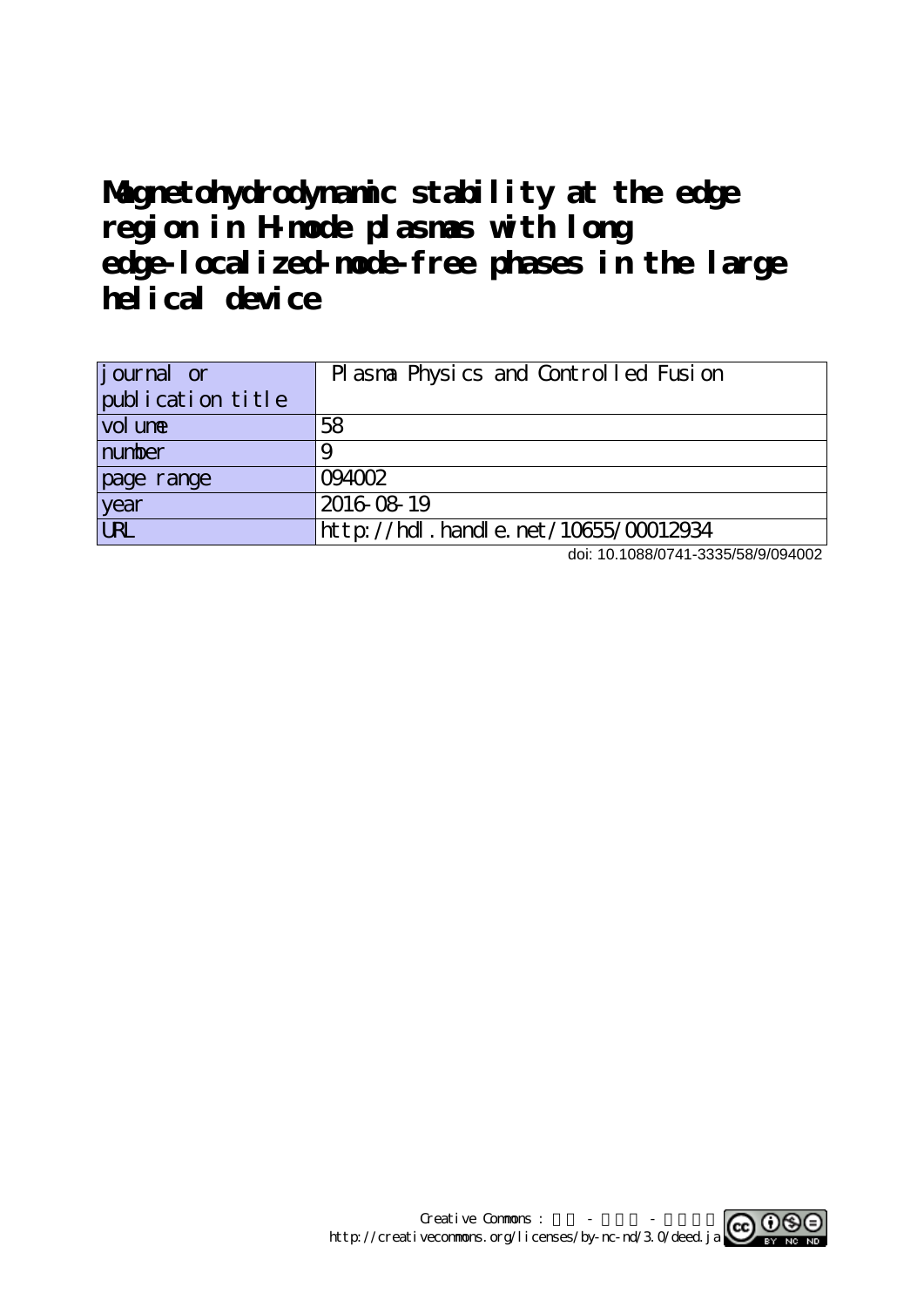# **MHD Stability at the Edge Region in H-mode Plasmas with Long Edge-Localized-Mode (ELM) Free Phases in LHD**

K. Toi, S. Ohdachi, R. Ueda, K.Y. Watanabe, T. Nicolas, Y. Suzuki, K. Ogawa, K. Tanaka, Y. Takemura and LHD Experiment Group

National Institute for Fusion Science, Toki 509-5292, Japan

#### **Abstract**

Clear suppression of magnetic fluctuations associated with resistive interchange modes (RICs) is observed during long ELM (edge localized mode)-free phases of the H-mode plasma in an outward-shifted configuration of LHD, in which plasma a steep pressure gradient is generated at the plasma edge in the magnetic hill. The ELM free H-phase is interrupted by large amplitude ELMs which are thought to be induced through nonlinear evolution of the RICs having  $m=1/n=1$  dominant component (*m*: poloidal mode number, *n*: toroidal one). The *m*=1/*n*=1 RIC amplitude is enhanced about 10 times compared with the H-phase level during each ELM. In most of the H-mode shots, the final ELM free phase returns to L-phase by a large amplitude ELM. In the L-phase the RIC amplitude is enhanced by a factor of  $\sim$  3 compared with that in the H-phase, although the edge pressure gradient is reduced considerably. Linear resistive MHD stability analysis is attempted using experimentally obtained equilibrium profiles. From the numerical analysis, the distance between the location of the steepest pressure gradient and the main mode resonance surface, i.e., the rotational transform  $t=1$ , is found to be important for the growth of the  $m=1/n=1$  RIC in the H-mode plasma.

#### **1. Introduction**

MHD stability of H-mode plasmas with a steep pressure gradient in the edge region is crucially important for burning plasmas based on tokamak and stellarator/helical concepts. Once MHD instabilities are excited in the edge transport barrier (ETB) or pedestal region, strong degradation of plasma performance occurs. As commonly observed in major toroidal confinement devices, such MHD instabilities often trigger large amplitude edge localized modes (ELMs) which affect seriously the life of divertor target plates and other plasma facing components [1, 2]. In tokamak plasmas, the MHD instabilities triggering the so-called type I ELMs through the nonlinear evolution are thought to be ballooning and/or peeling modes and their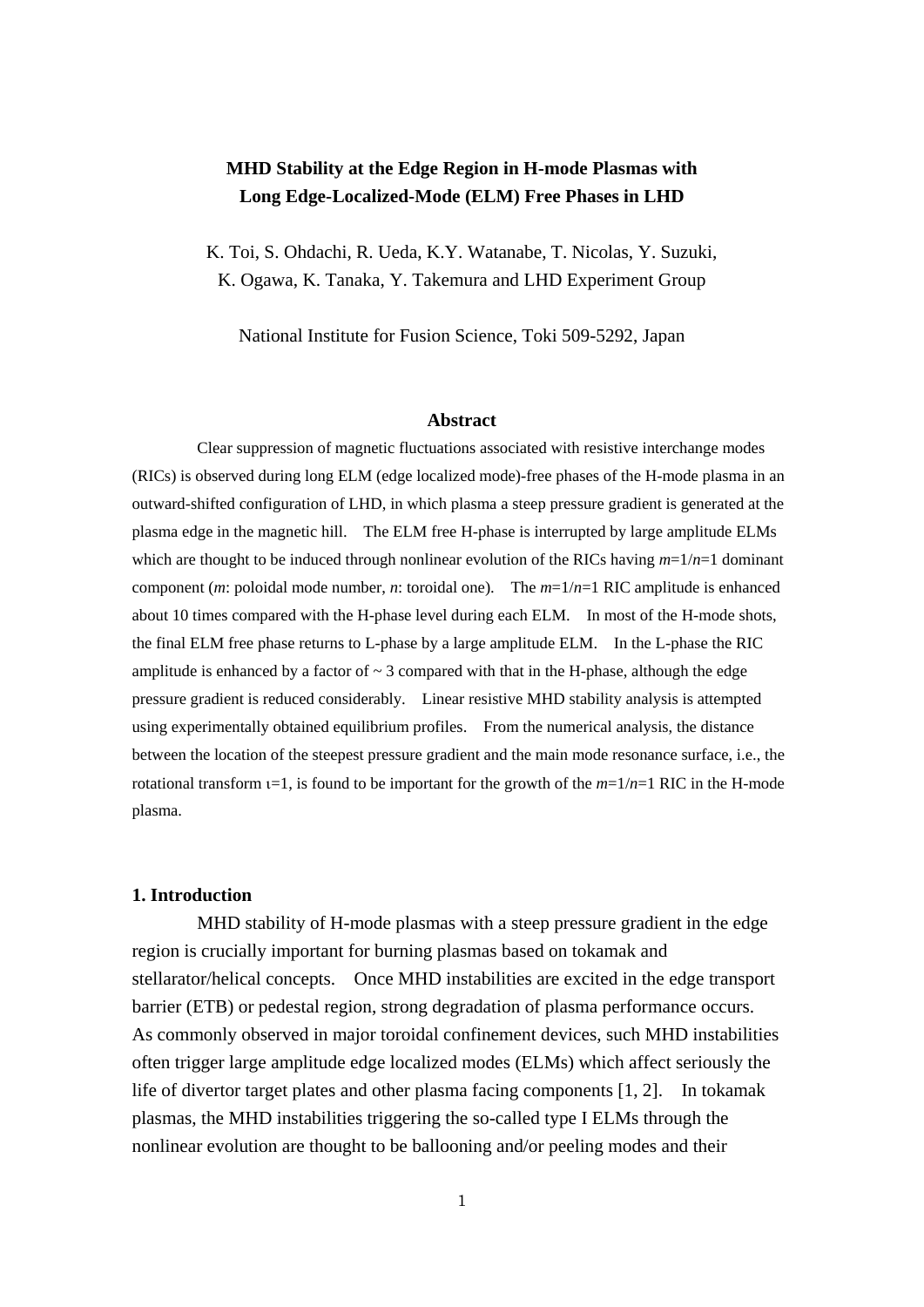combinations [3,4]. The instabilities are driven by pressure gradient and toroidal current density at the ETB or pedestal region. On the other hand, ELMs are also observed in H-mode plasmas of stellarator/helical devices. In contrast to tokamak H-modes, pressure driven modes such as resistive interchange modes are thought to be the likely candidates of an ELM trigger through the nonlinear evolution, as discussed in W7-AS and LHD H-mode plasmas [5-8]. In LHD, the soft X-ray fluctuations associated with the MHD instabilities in the edge of the H-mode plasmas show the non-ballooning character in clear contrast to the tokamak H-mode. The MHD instabilities were concluded to be resistive interchange modes (RICs), since the edge region of the H-mode is stable for ideal interchange modes and ballooning modes [9]. In this paper, we present experimental results on clear suppression and large growth of RICs in H-mode plasmas having long duration of ELM free phases achieved in an outward-shifted magnetic configuration of  $R_{ax}$ =3.9m in LHD, where  $R_{ax}$  is the magnetic axis position in the vacuum field. We attempt qualitative interpretations of these experimental observations with the assistance of a linear resistive MHD stability analysis.

This paper is organized as follows. In Section 2, the characters of the H-mode in the outward-shifted configuration are presented, being focused on edge MHD stability. Rapid and large growth of RICs and excitation of large amplitude ELMs observed in the H-modes are described in Section 3. In Section 4, linear resistive MHD stability analysis is attempted for the equilibrium pressure profiles obtained in Hand L-phases. In Section 5 some important issues in experimental observations and the numerical analysis on RICs are discussed. The main results are summarized in Section 6.

#### **2. Suppression of RICs in ELM free phases of the H-mode**

In LHD, an H-mode plasma was first obtained in the so-called inward-shifted magnetic configuration of  $R_{ax}$ =3.6 m [6, 7]. Although better particle confinement is expected in the configuration compared with the outward-shifted configuration of  $R_{ax}$  = 3.9 m, the MHD stability is worse due to the presence of high magnetic hill in the edge region and RICs are easily destabilized, in particular, in the ETB region of H-mode plasmas. In the inward-shifted configuration, the most dangerous RIC is the  $m=2/n=3$ mode where *m* and *n* are the poloidal and toroidal mode numbers, respectively. The  $m=2/n=3$  RIC is always destabilized just after the ETB formation by the L-H transition where the low order resonant surface  $t=3/2$  resides in the ETB region. Ideal interchange modes are stable in the ETB region of the H-modes so that RICs play an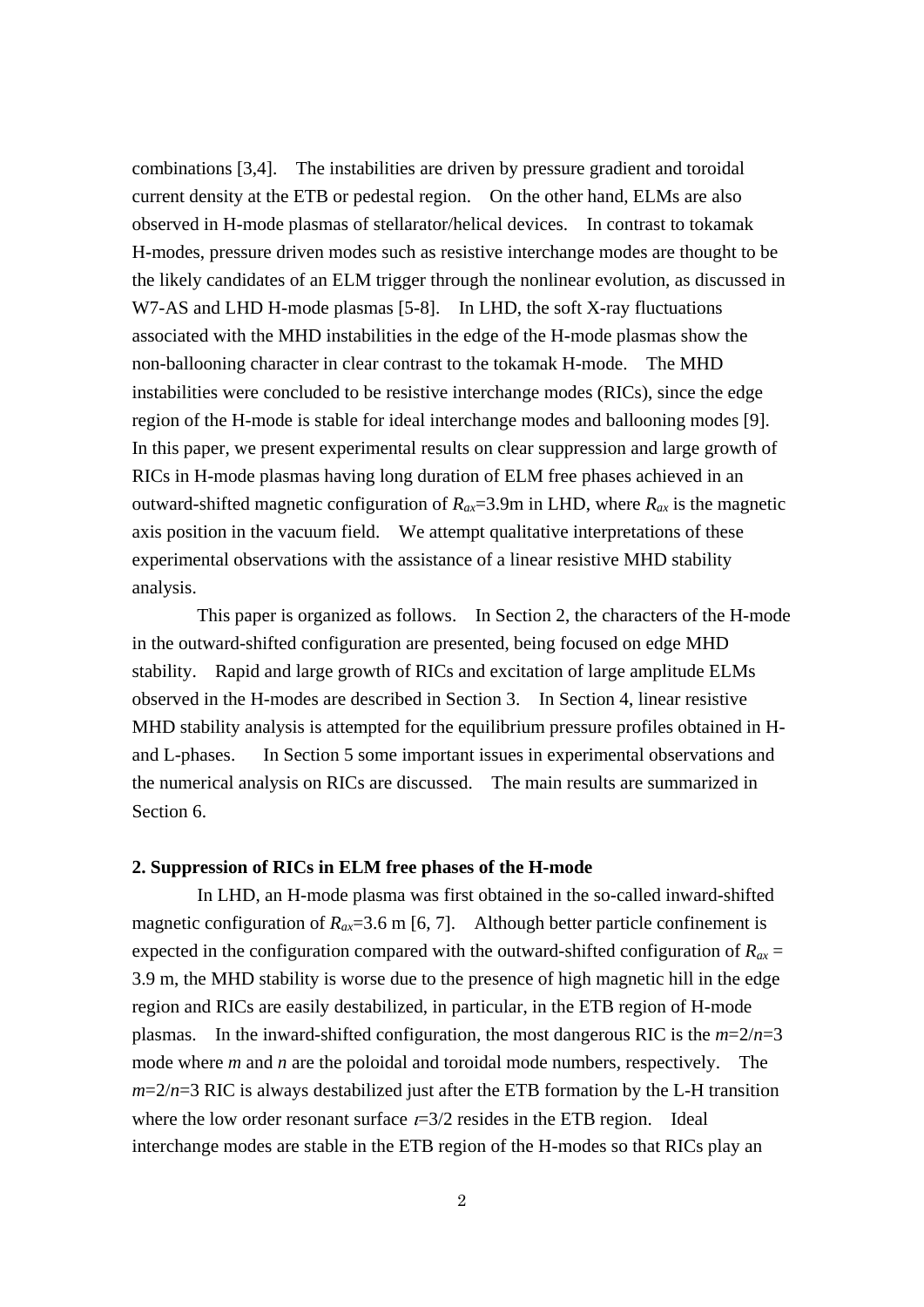important role in edge MHD stability of the H-mode plasmas in LHD. It is known that RIC usually has a character of the mode localized at the mode resonance surface, and has an even function around the resonance surface. If the locations of the low order resonant surfaces are controlled in order to be placed distant from the steep pressure gradient region, RIC activities would be considerably reduced to an acceptable level for good plasma confinement. However, so far this scenario was not achieved in H-mode plasmas obtained in the  $R_{ax} = 3.6$ m configuration.

In a specific outward-shifted configuration, i.e., the  $R_{ax} = 3.9$ m configuration of LHD the main low order resonance surface  $t=1$  is placed just outside the last closed flux surface (LCFS) defined in the vacuum field. In this configuration, the H-modes are routinely obtained in hydrogen target plasmas by moderate neutral beam injection (NBI) power of  $\sim$  5MW at the toroidal field strength  $B_t \sim 1$ . The H-mode exhibits clearly different characters from those of the H-mode in the inward-shifted configurations. That is, the H-mode has ELM free phases of which durations are much longer than the global energy confinement time [8]. Two important features on edge MHD stability of the H-mode in the outward-shifted configuration are the appearance of long ELM-free phases and the interruption of the phases by large amplitude ELMs. A typical discharge waveform of the H-mode is shown in Fig.1(a). In Fig.1(b) time evolution of the root-mean-square amplitude of magnetic fluctuations with the *m*=1/*n*=1 structure is shown together with the volume averaged toroidal beta value measured by a diamagnetic loop  $\langle \beta_{dia} \rangle$ . Note that higher harmonic fluctuations such as m=2/n=2, m=3/n=3 and others are also simultaneously destabilized during the ELM. In this shot, we pay attention to typical time slices in the characteristic confinement phases marked with "H" at t=4.533 s (H-phase) and "L" at t=4.700 s (L-phase). The radial profiles of electron density  $n_e$ , electron temperature  $T_e$  and the electron pressure  $P_e$  in these time slices are compared in Fig.2. As seen from Fig.2, an obvious ETB or pedestal having very steep gradient is formed in the  $n_e$ -profile at t=4.533 s in the ELM-free H-phase, but is not formed in  $T_e$ -profile. Nevertheless, the  $P_e$ -profile has also a clear ETB structure. In the L phase, no ETB structure is formed in both  $T_e$ - and  $n_e$ -profiles, and, accordingly, also not in the  $P_e$ -profile. Note that the vertical arrows in Fig.2 indicate the inferred locations of the  $t=1$  mode resonance surface. As seen from the  $P_e$ -profile in Fig.2, appreciable Shafranov shift is observed in both phases. Just before the H-L back transition at  $t=4.670$  s, the magnetic fluctuation amplitude is in a very low level. Just after the back transition triggered by a large ELM the L-phase appears enhancing the magnetic fluctuation amplitude by a factor of  $\sim$ 3, compared with that in the H-phase. In contrast to the H-modes in the  $R_{ax} = 3.9$ m configuration, no RIC suppression is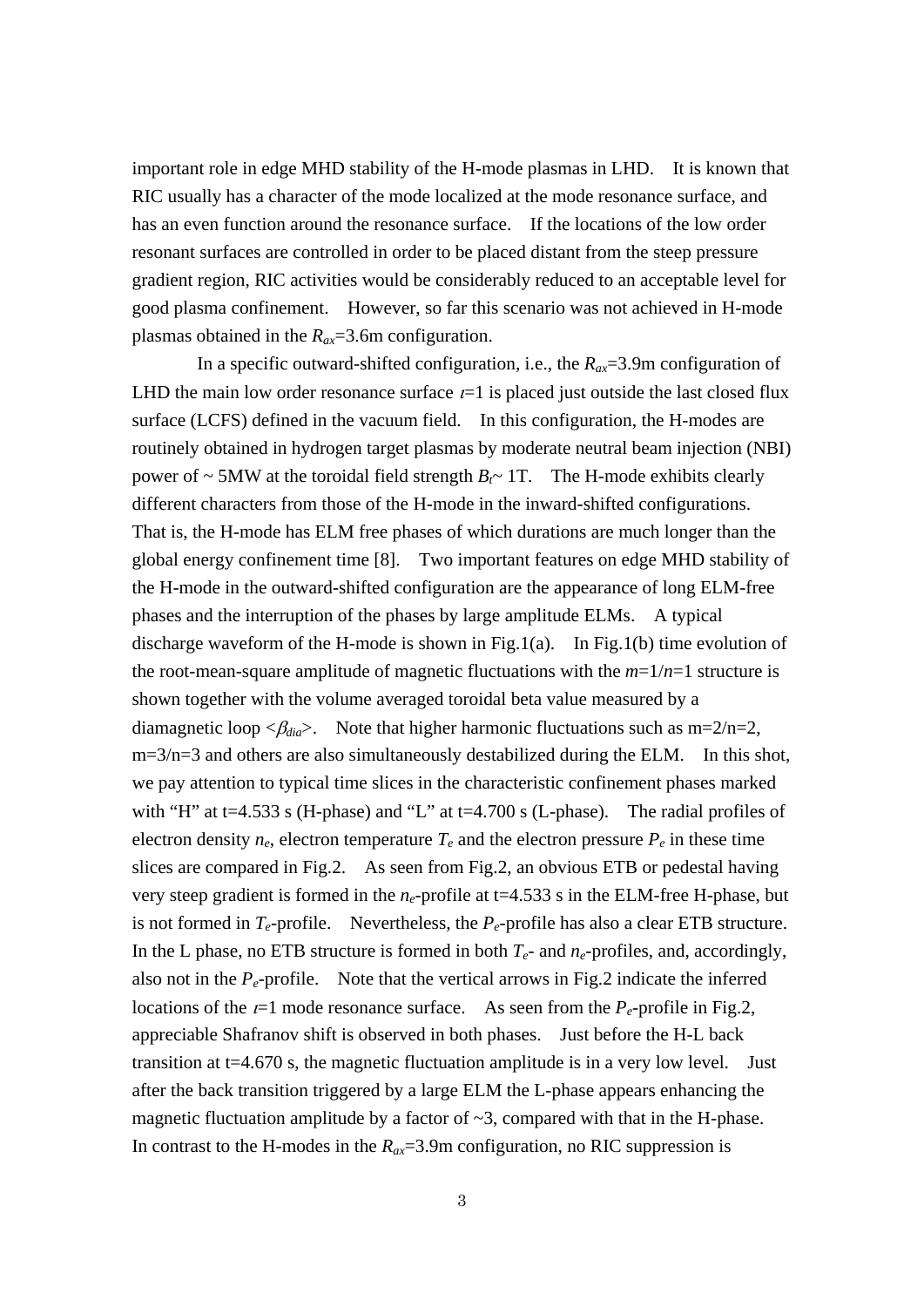observed in H-modes in the inward-shifted configuration of  $R_{ax} = 3.6$ m.

# **3. Large growth of RICs at the onset of a large ELM**

As seen from Fig.1, long ELM free phases are interrupted by large amplitude ELMs. It is interesting to clarify the main triggering mechanism of large ELMs in the H-modes in LHD. The averaged diamagnetic beta  $\langle \beta_{dia} \rangle$  at the onset of each ELM is not always the same value and has a noticeable variation of  $\sim \pm 6\%$  in the shot shown in Fig.1. This fact suggests that the important driving factor of RIC is the pressure gradient at the relevant mode resonance surface (in this case  $t=1$ ) rather than the global value  $\langle \beta_{dia} \rangle$  in the H-mode plasma. In the vacuum magnetic configuration of  $R_{ax} = 3.9$ m, the  $t=1$  surface locates at the normalized minor radius  $\langle r_s \rangle / \langle a \rangle = \rho_s = 1.02$ , that is, just outside the last closed magnetic surface (LCFS) in the vacuum configuration. The MHD equilibrium of a finite beta plasma was calculated by the HINT-2 code where the existence of the nested magnetic surfaces is not assumed a priori [10]. It is inferred from the *t*-profile calculated by the HINT-2 code that the  $t=1$  surface locates at the normalized minor radius  $\langle r_s \rangle / a = \rho_s \sim 1.08$  (a: averaged minor radius) just outside the LCFS defined by the boundary of the nested magnetic surface region in the finite beta H-mode plasma. Of course, the  $t=1$  surface may be determined experimentally, for instance, by soft X-ray (SX-) fluctuation signals due to the  $m=1/n=1$  mode in the H-mode. However, the SX-fluctuations are too weak to determine the  $t=1$  location, because the resonance surface location is in very low  $T_e$  region. Instead, an array of  $H_{\alpha}$  emission detectors with high time response clearly detected the  $H_{\alpha}$  fluctuations of the  $m=1/n=1$  mode in the L-phase because of relatively high neutral density outside the LCFS [11]. Figure 3 shows the profile of the  $H_{\alpha}$  fluctuation amplitude associated with the  $m=1/n=1$  mode ( $\delta I_a$ : open triangles) and the coherence with magnetic probe signals ( $\gamma_{H\alpha\text{-}MP}$ : open circles) as a function of the normalized vertical coordinate  $Z/Z_a$  in the horizontally elongated section of the plasma, where  $Z_a$  defines the LCFS in the vertical direction. The peaks of these quantities are found at  $Z/Z_a \sim \rho_s \sim 1.05$  just outside the LCFS. The correlation analysis is applied to the time window from t=4.70s to 4.75s including the L-phase. The observed frequency of the  $m=1/n=1$  mode propagating in the electron diamagnetic drift direction (*fobs* ) is ~4.5 kHz, of which frequency is determined by the sum of the mode frequency in the plasma frame *freal* and the Doppler frequency due to  $ExB$  plasma flows  $f_{dop}$ . The frequency  $f_{real}$  of the low *n* RICs was confirmed to be nearly equal to the electron diamagnetic drift frequency  $f_{*e}$ in various plasma conditions of LHD [12]. The frequency  $f_{*e}$  evaluated at the inferred  $t=1$  surface is estimated to be  $\sim 0.4$  kHz for the L-phase equilibrium profile. It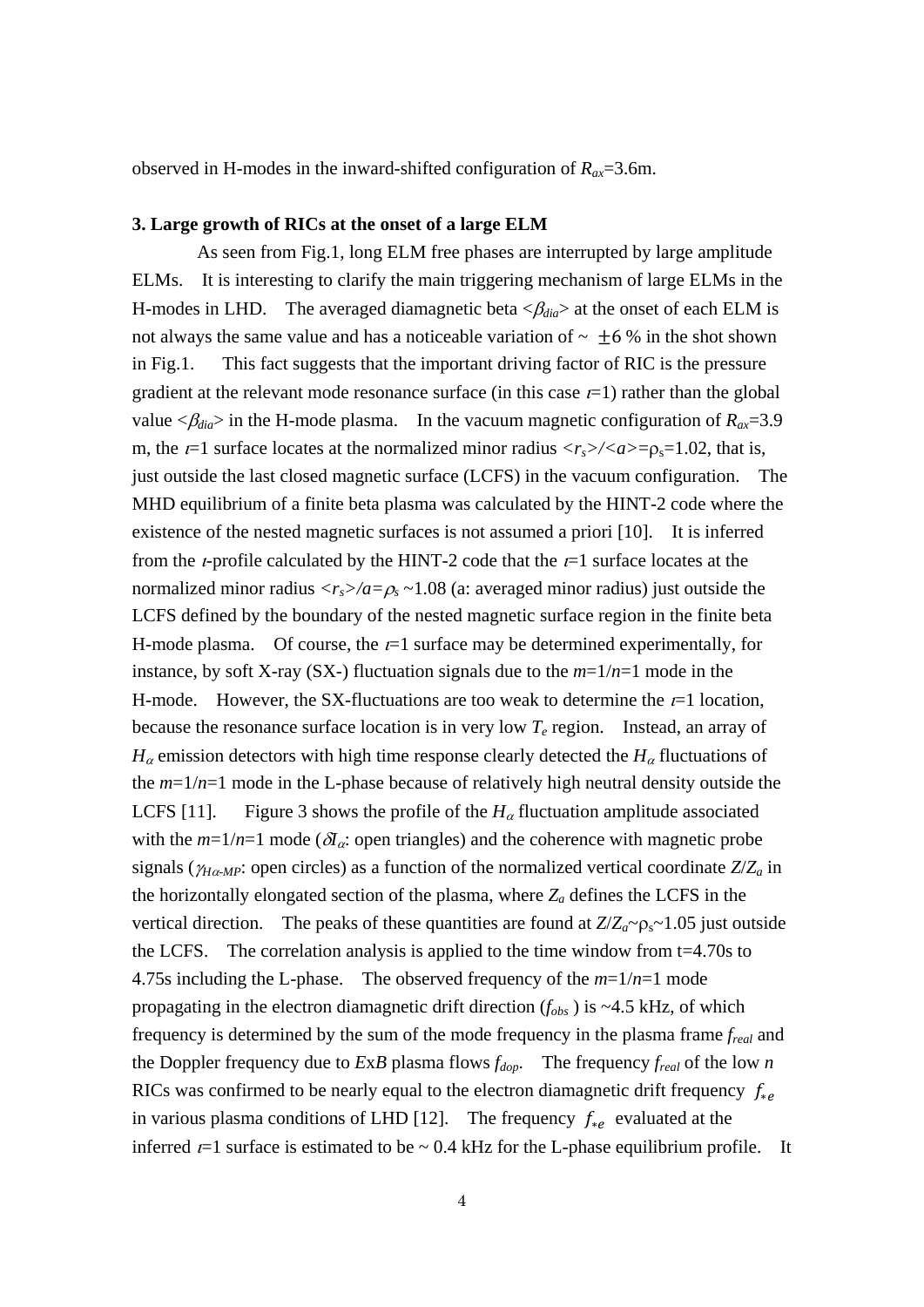will become small further if the local flattening of the electron pressure profile at the  $t=1$  surface occurs due to the growth of RICs. Accordingly, the observed mode frequency (*fobs*~4.5 kHz) is thought to be dominantly determined by the Doppler frequency corresponding to the *E*x*B* plasma flow in the electron diamagnetic drift direction. This means that the negative radial electric field  $E_r$  of  $\sim 10 \text{ kV/m}$  is inferred at the  $t=1$  surface even in the L-phase. However, the experimental data of the  $E_r$ around the resonance surface are not available in the L-phase because electron temperature in the edge region is too low to obtain sufficient spectral emissions for charge exchange recombination spectroscopy.

A quiescent H-phase RICs are strongly suppressed is interrupted by a large amplitude ELM, as seen from Fig. 1. To clarify strong interaction between the *m*=1/*n*=1 RIC and the ELM, two ELM events are expanded in time in Fig.4, showing the temporal behaviors of poloidal magnetic fluctuation signal  $(b<sub>\theta</sub>)$  together with the edge line-electron-density  $(n_eL_{edge})$  and the  $H_\alpha$  emission signal. As seen from the figure, the weak  $m=1/n=1$  mode fluctuations  $b_{\theta}$  in the ELM free phase begin to grow rapidly about 1ms before the onset of an ELM of which signature is the small crash in  $n_eL_{edge}$ . The H<sub>α</sub> emission rises rapidly ~0.1 ms after the small  $n_eL_{edge}$  crash. The rapid growth of the *m*=1/*n*=1 RIC induces an ELM event, and in turn ELM enhances the RIC further. The magnetic fluctuation amplitude during the ELM is enhanced by a factor of ~10 higher than the ELM-free H-phase level and ~3 times higher than the L-phase level. It should be noted that magnetic fluctuations  $b_{\theta}$  of the  $m=1/n=1$  RIC growing rapidly just prior to the ELM could trigger the ELM, at even low amplitude of  $b_{\theta}$ . Immediately after the small crash, strong and complex coupling between RIC and ELM takes place and leads to further increasing the RIC amplitude and full development of an ELM crash. Finally, the coupled ELM and RIC reduces the pressure gradient around the  $t=1$  surface substantially, and then the RIC together with ELM is suppressed as in the previous ELM free phase. In addition to the above-mentioned dynamic behaviors of the ELM event, it should be noted that the mode frequency *fobs* is fairly low (~0.5 kHz) in the ELM free H-phase and then increases noticeably during the ELM, as seen from Fig.4. Although the  $b_{\theta}$  waveform is considerably deformed during the ELM, the frequency of the dominant  $m=1/n=1$ component is  $f_{obs}$   $\sim$  2-3 kHz. Since the mode frequency in the plasma frame estimated with  $f_{\gamma_e}$  is  $\sim$  3 kHz in the H-phase and  $\sim$ 0.4 kHz during the ELM using the equilibrium pressure and density profiles in the H-phase and the L-phase in which the profiles are nearly same as those during the ELM [8], the frequency *fobs* is dominantly determined by the Doppler frequency  $f_{dop}$  due to the *ExB* plasma flow. The frequency  $f_{dop}$  is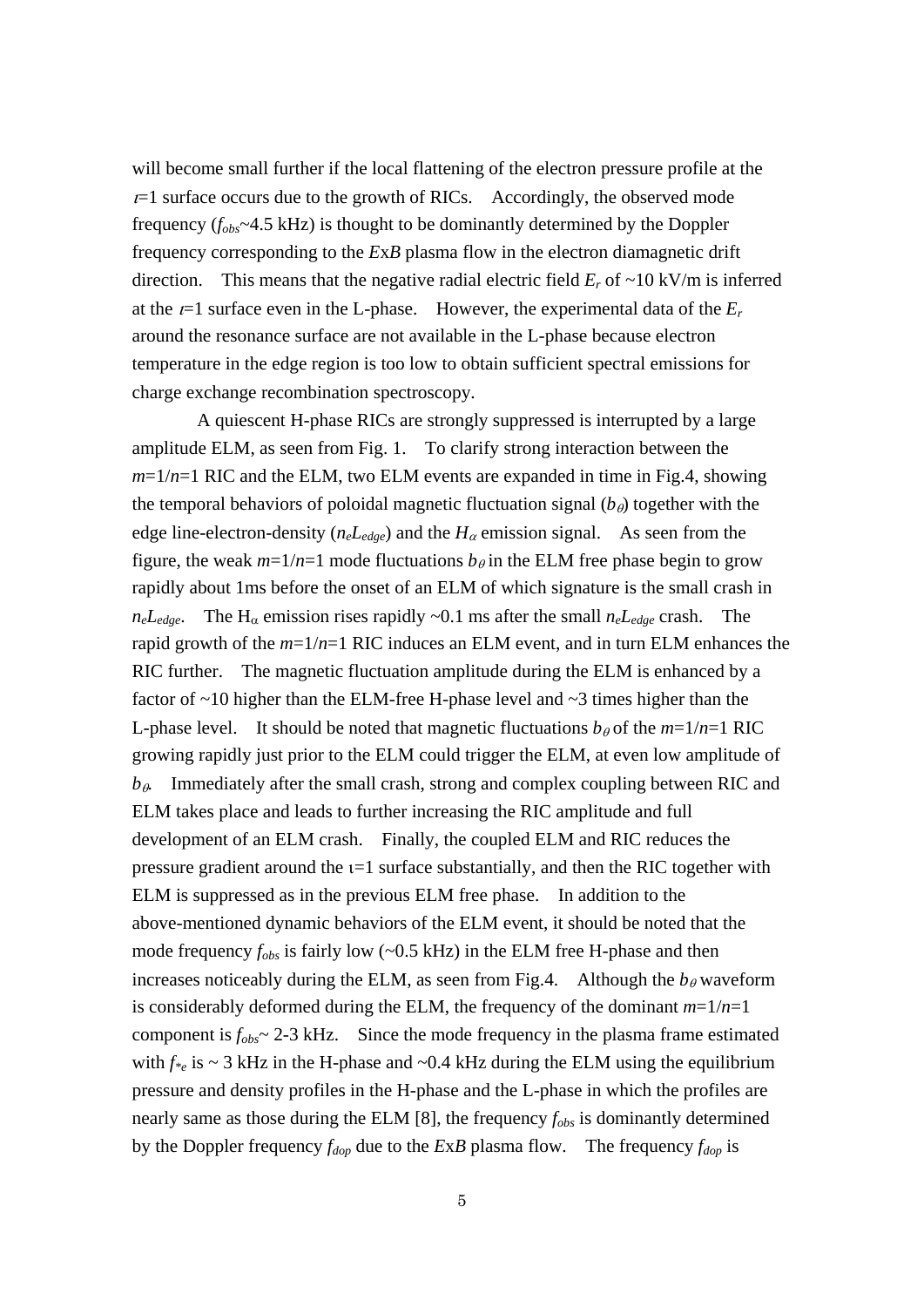thought to be determined by the flow in the ion diamagnetic drift direction in the H-phase and by the flow in the electron diamagnetic drift direction during the ELM. However, the experimental data of  $E_r$  are not available at the  $t=1$  surface both in the H-phase and during ELM.

Focused on the time derivative of the stored energy derived from a diamagnetic loop  $dW_p/dt$  just before each ELM in the H-mode, it increases appreciably with positive sign from about 30 ms prior to the ELM event, which suggests a small increase in *Wp*. Since  $T_e$ - and  $n_e$ -profiles are measured every 20 ms to 33 ms by Thomson scattering in the H-mode shots, it is difficult to capture the profile changes about 1 ms prior to an ELM event. In the H-mode shot, the profiles are occasionally obtained 6 ms prior to a large ELM. The comparison of the profiles with those measured 23 ms prior to the ELM shows that the edge pressure gradient is maintained nearly the same until 6 ms prior to the ELM, while the  $W_p$  increases slightly. From the observations, the slow increase in  $W_p$  under the condition of unchanged pressure gradient in the edge suggests a small expansion of the radius of the steepest pressure gradient layer in the ETB. The expansion leads to a sudden increase in the pressure gradient at the  $i=1$  surface in the high magnetic hill region, so that the rapid growth rate of RICs may be inferred. However, it is a big challenge to confirm this possibility experimentally by monitoring the time evolution of the pressure gradient at the  $t=1$  surface with the available plasma diagnostics in LHD. Instead of the direct measurements, in the next Section 4, we investigate the possibility using linear stability analysis of *m*=1/*n*=1 RIC for the equilibrium data of the H-mode shown in Fig.2.

### **4. Stability analysis with a linear resistive MHD stability theory**

In this section, the stability of RICs is analyzed for the equilibrium pressure profiles obtained experimentally, using a linear resistive MHD stability code which is applicable to a cylindrical plasma on a fixed boundary condition [13]. As the first step, the pressure profiles of the H-mode plasma are reconstructed using the normalized minor radius  $x = \langle r \rangle/a$ , instead of the major radius R as in Fig.2. The pressure profiles  $P_{eq}(x)$  in the H- and L-phases are fitted with the following analytic form:

$$
P_{eq}(x) = \frac{1}{2} P_{ETB} [1-tanh(\alpha(x - x_o))] + (P_o - P_{ETB}) [1 - x^{g0}]^{g1}
$$
(1),

where  $P_{ETB}$ ,  $P_o$ ,  $\alpha$ ,  $x_o$ ,  $g_o$  and  $g_l$  are positive constants. The first term in the right-hand side of eq.(1) mainly determine the shape of the pressure profile in the plasma edge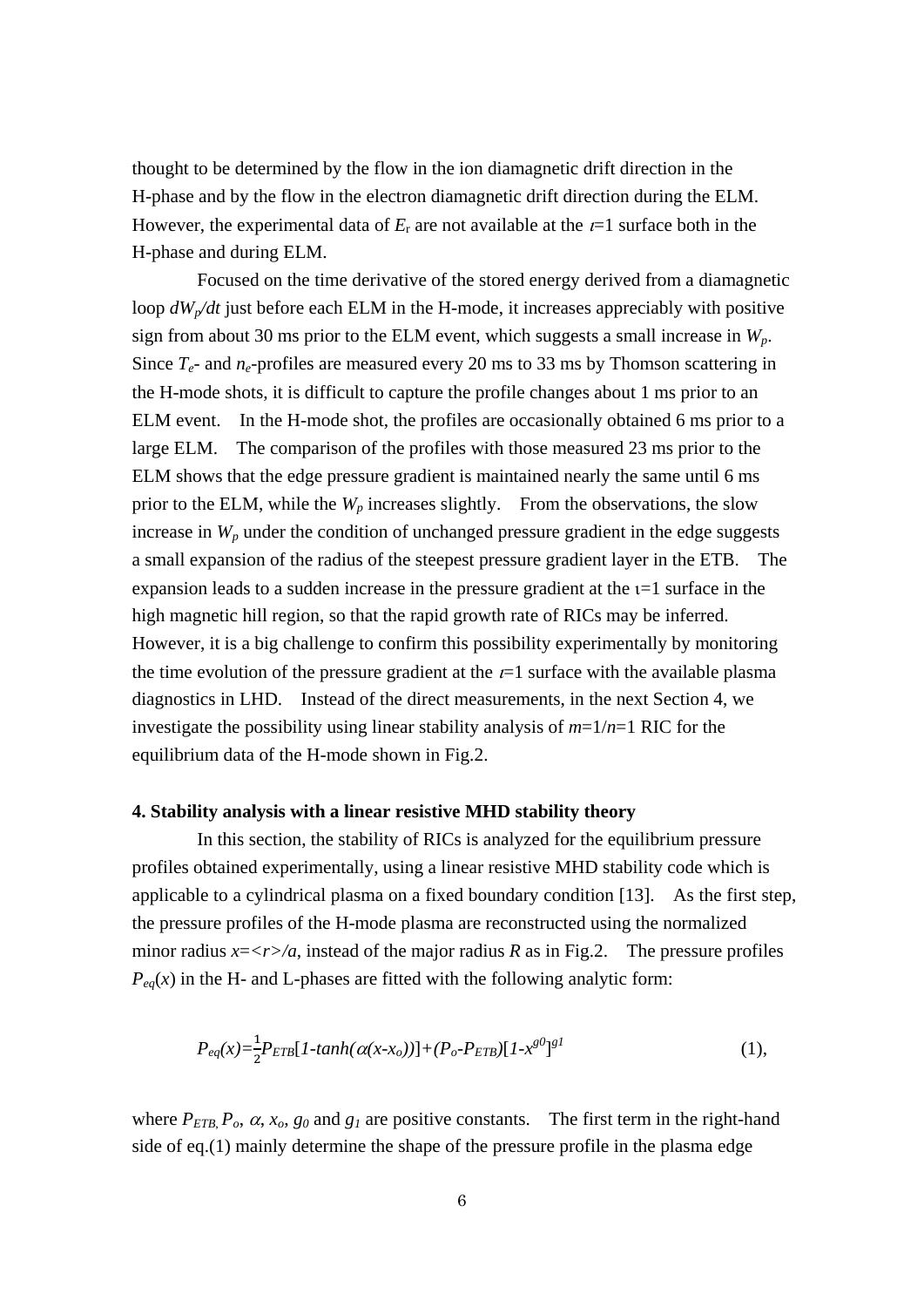region. The second term is used to reconstruct the pressure profile in the core region. The parameters  $P_{ETB}$  and  $P_o$  are the ETB or pedestal height of the pressure and the pressure on the magnetic axis, respectively. The parameter  $\alpha$  characterizes the steepness of the pressure gradient in the ETB or pedestal, and *xo* determines the radial location of the steepest pressure gradient layer. The scale length of the pressure gradient normalized by the minor radius  $L_p/a$  is expressed as  $L_p/a \cong 1/(2\alpha)$  at  $x=x_0$ . For large  $\alpha$  ( $\gg$ 1), eq.(1) expresses the pressure profile with the ETB or pedestal very well. For small  $\alpha$  in the order of unity, eq.(1) can also express the profile without the ETB or pedestal, as in the L-phase. The data points and the fitted curve of the pressure profiles in H- and L-phases with eq.(1) are shown in Fig.5, where the averaged minor radius *a* is adopted as  $a=0.466$  m. The best-fitted curve in Fig.5 is expressed with eq.(1) having a parameter set of  $P_{ETB}$ =3.2 kJ/m<sup>3</sup>,  $P_o$ =5.3 kJ/m<sup>3</sup>,  $\alpha$ =17.5,  $x_o$ =0.88,  $g_o$ =2.0 and  $g_1 = 3.5$  for the H-phase, and a set of  $P_{ETB} = 4.0 \text{ kJ/m}^3$ ,  $P_o = 5.3 \text{ kJ/m}^3$ ,  $\alpha = 3.0$ ,  $x_o = 0.62$ ,  $g_0$ =2.0 and  $g_1$ =12.0 for the L-phase. Here, the  $t=1$  surface location is inferred to be at  $x_s = \langle r \rangle / a \sim 1.05$  to 1.08 as discussed in Section 3.

The present version of the resistive MHD stability code is not straightforwardly applied to the equilibrium profiles shown in Fig.5. To overcome this difficulty, the averaged minor plasma radius  $a$  is expanded to include the  $t=1$  surface inside the LCFS as  $x_s < 1$ , instead of the situation such as  $x_s \sim 1.05$ . For the following stability analysis, the  $t=1$  location is placed at  $x_s = 0.945$  based on the rotational transform profile calculated by the HINT-2 code, when the averaged minor radius *a* is expanded to  $a=0.52$  m by a factor of  $\zeta=1.05/0.945=1.11$ . Using the normalized radial coordinates with the expanded  $a$ , the position of the steepest pressure gradient layer  $x_0$  corresponds to  $x_0$ =0.788 for the H-phase profile shown in Fig.5 and  $x_0$ =0.560 in the L-phase profile, respectively.

The linear stability analysis code is applied to the profiles obtained in the H-mode, because the analysis may be helpful for qualitative understanding of the MHD mode stability. The distance  $|x_0 - x_s|$  between the  $t=1$  location  $x_s$  and the steepest pressure gradient location  $x_0$  is a key parameter for the stability of  $m=1/n=1$  RIC. In the ETB and the  $i=1$  resonance surface regions of the H-mode, the magnetic Reynold number *S* is in the range of  $10^5$  to  $10^6$ . In the stability analysis, we employ the toroidal beta  $\beta_{eq}(x)$  profiles derived from the  $P_{eq}(x)$  profiles scanning the  $x_o$ -value, where  $B_f=0.9$ T. The distance  $|x_0 - x_s|$  is scanned by increasing  $x_0$  from  $x_0 = 0.788$ , where the profile with  $x_0$ =0.788 is constructed from the H-phase profile obtained in the experiment (Fig.5(a)). It should be noted that the location of the  $t=1$  mode resonance surface is fixed as  $x_s$ =0.945 throughout the  $x_o$  scan. In the L-phase,  $x_o$  is scanned in the narrow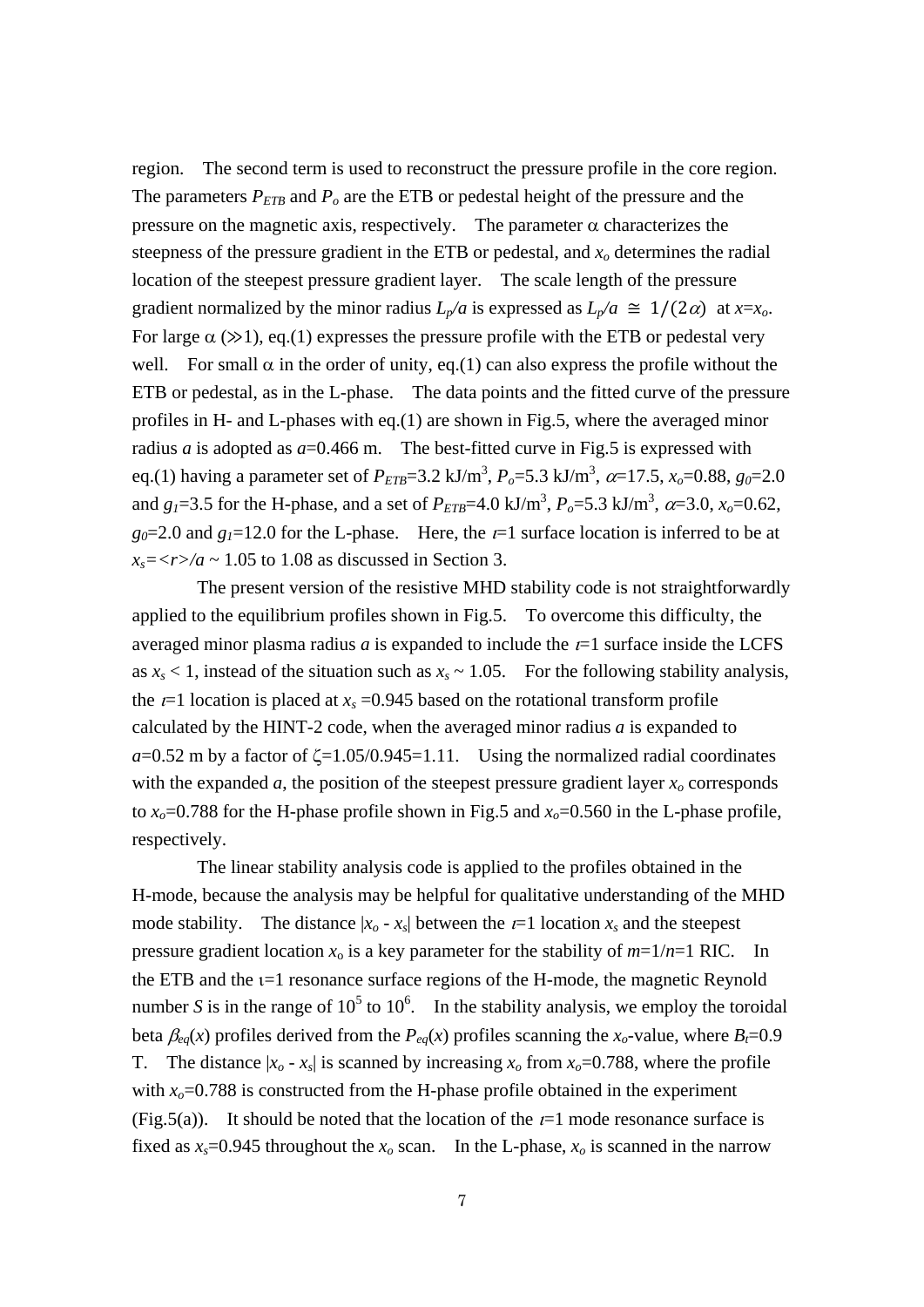range from  $x_0$ =0.540 to 0.62, since the  $\beta_{eq}(x)$  profile does not have an ETB structure. The profile with  $x_0$ =0.560 is constructed from the experimental profile shown in Fig.5(b). The increase in  $x_0$  simulates the radial expansion of the steepest pressure gradient layer in the ETB, and pushes the gradient layer to the  $t=1$  surface. The largest growth rates  $\gamma_1$  calculated by the linear resistive code [13] are plotted as a function of  $x_0$ for both H and L-phases, in Fig.6(a) with linear-scale and in Fig.6(b) with log scale. Here,  $\gamma_1$  is normalized with  $\epsilon V_A/a$  ( $\epsilon = a/R$ ,  $V_A$  is Alfvén speed, and *a* and *R* are respectively the averaged minor and major radii of the plasma) and the value of  $S=10^5$ and  $10<sup>6</sup>$  are adopted. For the H-phase, the growth rates are also calculated for much higher *S* value, i.e.,  $S=10^8$ . In the H-mode plasma discussed in this paper, the normalization factor  $\varepsilon V_A/a$  is in the range of  $\sim 1x10^6$  (1/s) near the edge region. In the H-phase the growth rates increase quickly with decrease of the distance  $|x_0-x_s|$ , while the values in the L-phase show a weak dependence on *xo*.

In Fig.7(a), the radial profile of  $\beta_{eq}(x)$  with  $x_o$ =0.788 corresponding to the ELM free phase is shown as a function of the normalized minor radius *x*, together with the  $\chi(x)$  profile. The  $m=1/n=1$  mode eigenfunctions of the scalar potential  $\phi_1$  and pressure perturbation  $p_1$  are shown in Figs.7(b), where  $S=10^5$ . The eigenfunctions of the poloidal flux  $\psi_l$  and the radial displacement  $\xi_r$  are shown in Fig.7 (c). The radial displacement  $\zeta_r$  is evaluated as  $\zeta_r = -\frac{m}{\gamma_1}$  $\frac{\phi_1}{x}$ . Although the gradient of  $\beta_{eq}(x)$  is very

small at the  $t=1$  surface in this profile, the largest growth rate  $\gamma_1$  does not vanish as 1.546E-3 for  $S=10^5$  as seen from Fig.6. The eigenfunction  $\phi_l$  has a strongly localized character even for low mode number  $m=1$  and  $n=1$ , exhibiting a typical interchange mode feature. It should be noted that the peak of  $\phi_l$  is  $x=0.941$  and is slightly shifted toward the steep pressure gradient region inward the  $t=1$  mode resonance surface. The small tail of  $\phi_l$  extends into the steep pressure gradient region, while  $\phi_l$  has a large peak at the mode resonance surface. The eigenfunction  $p_l$  has a double peak. The large peak corresponds to non-resonant component caused by the steep pressure gradient

region and the small peak to the resonant component, because the relation  $p_1 \propto \frac{\phi_1}{x}$  $d\beta_{eq}$  $dx$ 

is satisfied. The eigenfunctions  $\phi_l$  and  $\xi_r$  calculated at  $S=10^5$  become more localized at the  $t=1$  surface in the cases of  $S=10^6$  and  $10^8$ .

For the  $\beta_{eq}(x)$  profile with  $x_0$ =0.858 shown in Fig.8(a) aiming at simulating a radially expanded profile at the onset of an ELM, the growth rate ( $\gamma$ =1.482E-2) is enhanced by a factor of ~10 compared to the ELM free case with  $x_0$ =0.788 at *S*=10<sup>5</sup>, as seen from Fig.6. Moreover, the eigenfunction  $\phi_l$  expands considerably inside the  $t=1$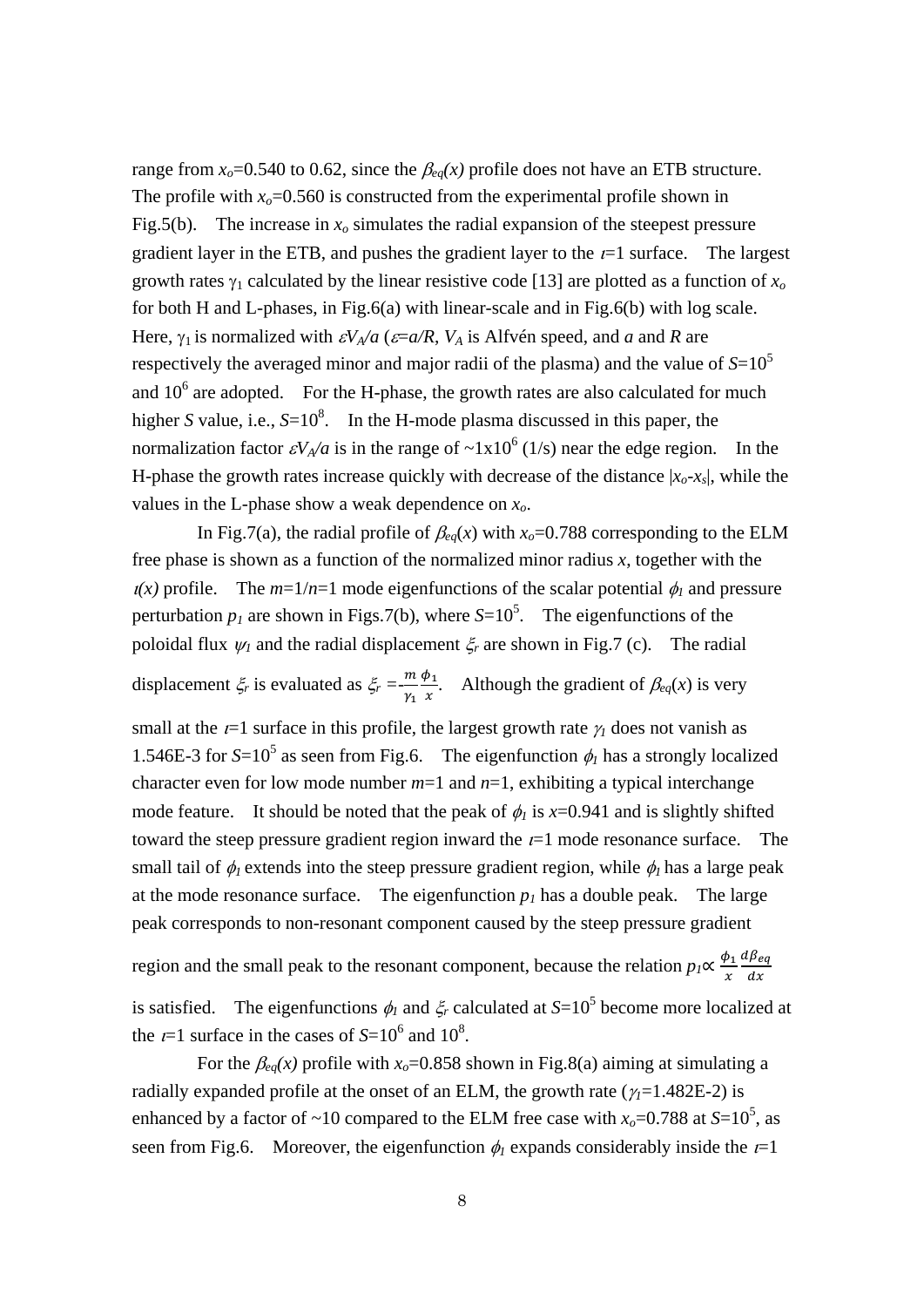surface. The  $\phi_l$  peak locates at  $x=0.924$  and clearly deviates from the resonant surface, as seen from Fig.8(b). The reason why the peak of  $\phi_l$  deviates from the  $l=1$  surface is caused by overlapping the non-resonant part caused by the steep pressure gradient region on the resonant part. The eigenfunction  $\phi_1$  deviates noticeably from a pure interchange type which has a localized nature at the mode resonance surface having an even function. Nevertheless, the eigenmodes calculated here are the *m*=1/*n*=1 RIC modes. Of course, the linear code does not find any eigenmode solutions of the ELM because it should be excited as a result of the nonlinear evolution of linearly unstable RICs in LHD plasmas. The eigenfunction  $p_1$  has a large single peak just inside the  $t=1$ surface, as shown in Fig.8(b). The eigenfunction of  $\zeta_r$  also exhibits a similar character with  $\phi_1$ , as shown in Fig.8(c). From the comparison of eigenfunctions shown in Figs. 7 and 8 together with Fig.6, the slight radial expansion which is inferred from the experimental data may trigger the large growth of the *m*=1/*n*=1 RIC, and accordingly induce a large amplitude ELM through nonlinear evolution of the RIC. These radially extended eigenfunctions may lead to a radially extended collapse of the ETB, as observed experimentally [8]. Strongly coupled RIC and ELMs play a critical role in the full destruction of the ETB or pedestal in the LHD H-mode, as seen from Figs. 1 and 4. It should be noted that the beta value  $\langle \beta_{dia} \rangle$  shown in Fig.1 increases at most about 25 % from the beginning to the end of each ELM free phase. If the pressure gradient would increase with the same increase rate in  $\langle \beta_{dia} \rangle$  without the radial expansion, the calculated growth rate  $\gamma_1$  increases 1.6 times for the fixed  $x_0$ =0.788. It is not significant, compared with the increase in  $\gamma$  in the order of magnitude with the radial expansion from  $x_0$ =0.788 to 0.858. Moreover, the width of the eigenfunction of  $\phi_1$  or  $\xi_r$  is about half of that calculated for the radially expanded case of  $x_0$ =0.858, so that the spatial impact of the mode on the ETB may not be significant as observed experimentally in the ELM. Although the radial expansion scenario seems to be likely compared with the above-mentioned increasing pressure gradient scenario based on the linear stability analysis, nonlinear simulations validated with the experimental results are needed to draw the definite conclusion.

On the other hand, in the L-phase the  $\beta_{eq}(x)$  profile with  $x_o=0.560$  has no steep pressure gradient, as shown in Fig.9(a). For the profile, the growth rate is  $\gamma_1 = 3.822E - 3$ and is by a factor of  $\sim$ 2.5 larger than that for the ELM-free H-phase profile with  $x_0$ =0.788. The eigenfunctions of  $\phi_1$ ,  $p_1$  and  $\xi_r$  in the L-phase are shown in Figs.9(b) and (c). These eigenfunctions clearly localize at the  $t=1$  surface having an even function at the resonance surface, and indicates a typical RIC.

In all  $\psi_l$  eigenfunctions shown in Figs.7(c), 8(c) and 9(c),  $\psi_l$  does not vanish at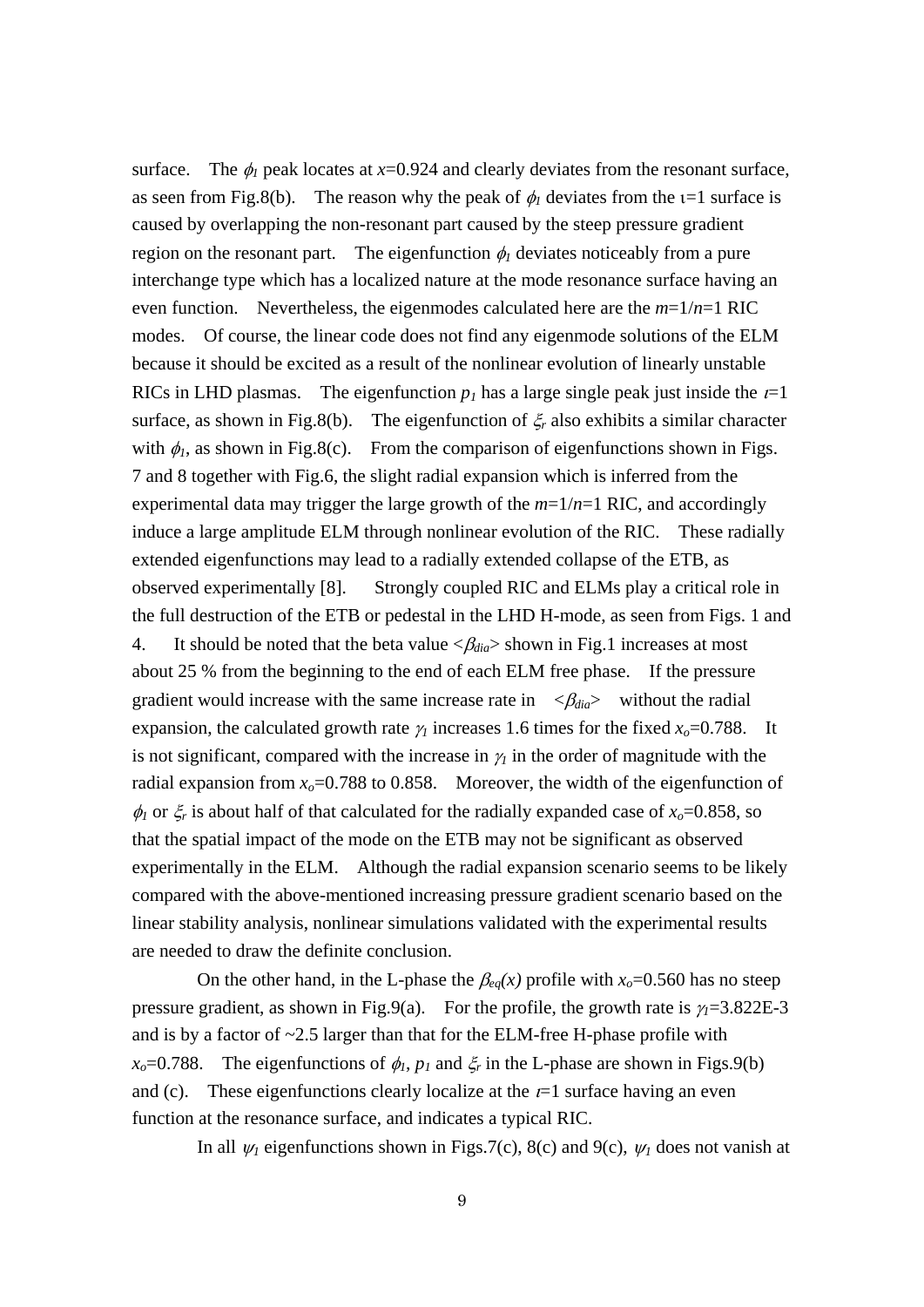the  $t=1$  surface. This means that finite radial magnetic field  $b_r$  would be generated at the mode resonance surface, because  $b_r = -\frac{im}{ax}\psi_1$ . When the amplitude of the RIC grows nonlinearly to a certain level, the enhanced  $b_r$  would generate a magnetic island at the resonance surface. This process may play an important role in the ELM dynamics through such island formation.

## **5. Discussion**

In Section 4, the dependence of the growth rates and eigenfunctions on the distance between  $x_0$  and  $x_s$  was analyzed. The linear MHD stability analysis suggests that if the pressure gradient at the resonance surface is maintained to be sufficiently low, edge stability against RICs will be improved even in the LHD configuration of which edge region is in the magnetic hill. The improved stability will bring about good plasma confinement of H-mode. A key factor of this favorable scenario is the ETB formation. That is, an ETB formation contributes to substantial reduction of heat and particle fluxes to the outside region where the main resonance surface  $t=1$  exists in the specific configuration of LHD, and prevents the increase of the pressure gradient at the  $t=1$  surface in the magnetic hill.

In actual experimental conditions, the distance  $|x_0-x_0|$  will be more sensitively changed by the change of the  $t=1$  location  $x_s$ , because it is changed easily and appreciably by generation of even small co-flowing toroidal current and Shafranov shift. Co-flowing current of  $\sim 10$  kA at  $B_t = 0.9$ T is observed in the H-mode. It is roughly estimated that this current moves the resonance surface inward by  $\Delta x \sim 0.03$ . This corresponds to the increase of  $x_0$  by  $\sim$  0.03. On the other hand, the increase of the Shafranov shift due to the increase in  $\langle \beta_{dia} \rangle$  and the increase of the peaking factor of the pressure profile move the  $t=1$  surface outward through a decrease of the rotational transform in the edge region and an increase in the core region.

In Section 4, the dependences of the growth rates and eigenfunctions on the distance *|xo-xs|* are studied using a linear resistive MHD code only including plasma resistivity [13]. The results provide insight into qualitative understanding of clear suppression and large growth of  $m=1/n=1$  RIC observed in the H-mode in an outward-shifted configuration. Nevertheless, it is necessary to investigate whether or not diamagnetic effects may substantially change the dependence of growth rates and eigenfunctions on the distance  $|x_s-x_o|$ , because the diamagnetic drifts in H-mode become significant in the edge region. The relative position of the peak diamagnetic drifts to the  $i=1$  surface changes obviously by the scan of  $x<sub>o</sub>$  discussed in Section 4. The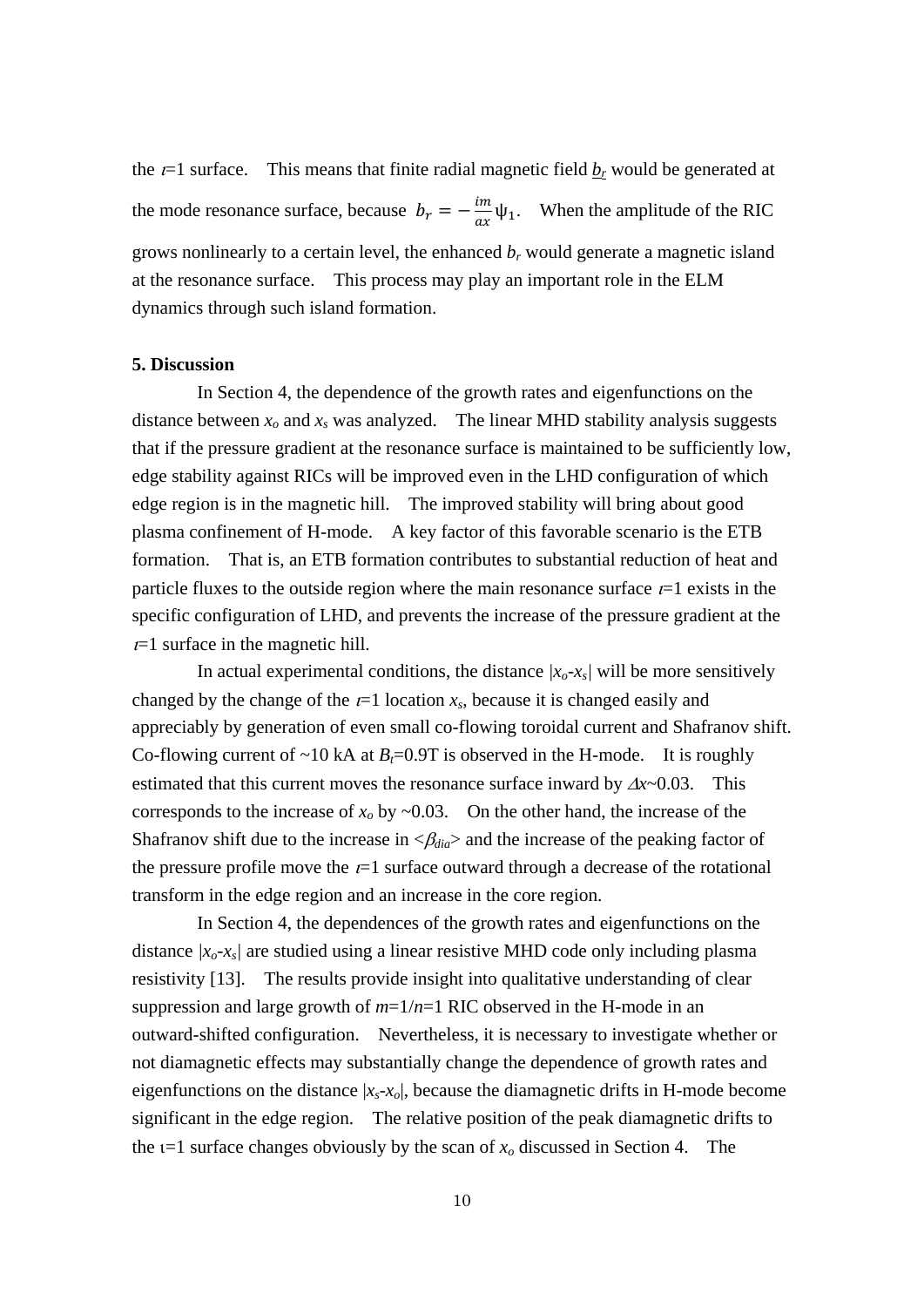diamagnetic effects on the growth rates and eigenfunctions for the H-phase profiles in Section 4 are studied by using a newly developed eigenvalue code including resistivity and diamagnetic drifts [14]. For both profiles with  $x_0$ =0.788 and 0.858, the diamagnetic effects are fairly small, i.e., less than  $\sim$  5 %, although the diamagnetic effects reduce the growth rate appreciably, i.e., up to 23 % in the profile with  $x_0 \sim 0.82$ . In conclusion, the diamagnetic effects are weak even in the H-mode profiles corresponding to those in the ELM free phase (i.e.,  $x_0$ =0.788) and at the onset of an ELM  $(x_0=0.858)$ . A large non-resonant part inside the mode resonance surface in  $p_1$ seen in Fig. 7(b) is appreciably suppressed by the diamagnetic effects, but the resonant part is appreciably enhanced. Detailed analyses are left for future study aiming at better understanding of RIC stability in the LHD H-mode plasmas.

The other interesting topic is to investigate the  $|x_0-x_s|$  dependence of the growth rates in H-phase for further increased *S* that is expected in future high temperature H-mode plasmas on LHD. The  $x_0$ -dependence of the growth rates in H-phase is investigated for  $S=10^8$  as shown in Fig.6. The growth rates in the range of  $x_0$ =0.788 to 0.858 follows the  $S<sup>1/3</sup>$  dependence expected for RICs [15]. However, the peak growth rates around  $x_0$ ~0.90-0.95 show much weaker *S* dependence than  $S^{-1/3}$ . At  $S=10^8$ , the growth rates increase more quickly toward the peak from the very low levels, as seen from Fig.6. This tendency is explained as follows. With the increase of *S*, the eigenfunction such as  $\phi_l$  becomes narrower and narrower. For the eigenfunction strongly localized at the mode resonance surface, the interaction of the eigenfunction with the steepest pressure gradient region will be suddenly enhanced when  $x_0$  is increased much closer to the location of the mode resonance surface at  $x_s$ =0.945. The peak growth rates at  $S=10^8$  become insensitive with *S* in the range of  $x_0=0.90$  to 0.93, indicating a character of ideal interchange mode. It will be necessary to control the steepest pressure gradient location more finely for the major mode resonance surface such as  $t=1$  for the suppression of large amplitude ELMs in high temperature H-modes with  $S=10^8 \sim 10^9$  on future stellarator/helical devices.

#### **6. Summary**

In a specific magnetic configuration of LHD where the  $i=1$  surface is placed just outside the LCFS of the vacuum field, H-modes have been observed having long ELM free H-phases where RICs are clearly suppressed to an acceptable level for good plasma confinement. The H-mode character exhibits a clear contrast to that observed in the so-called inward-shifted configuration of LHD, where RICs are immediately enhanced by the ETB formation. Each long ELM free phase is interrupted by a large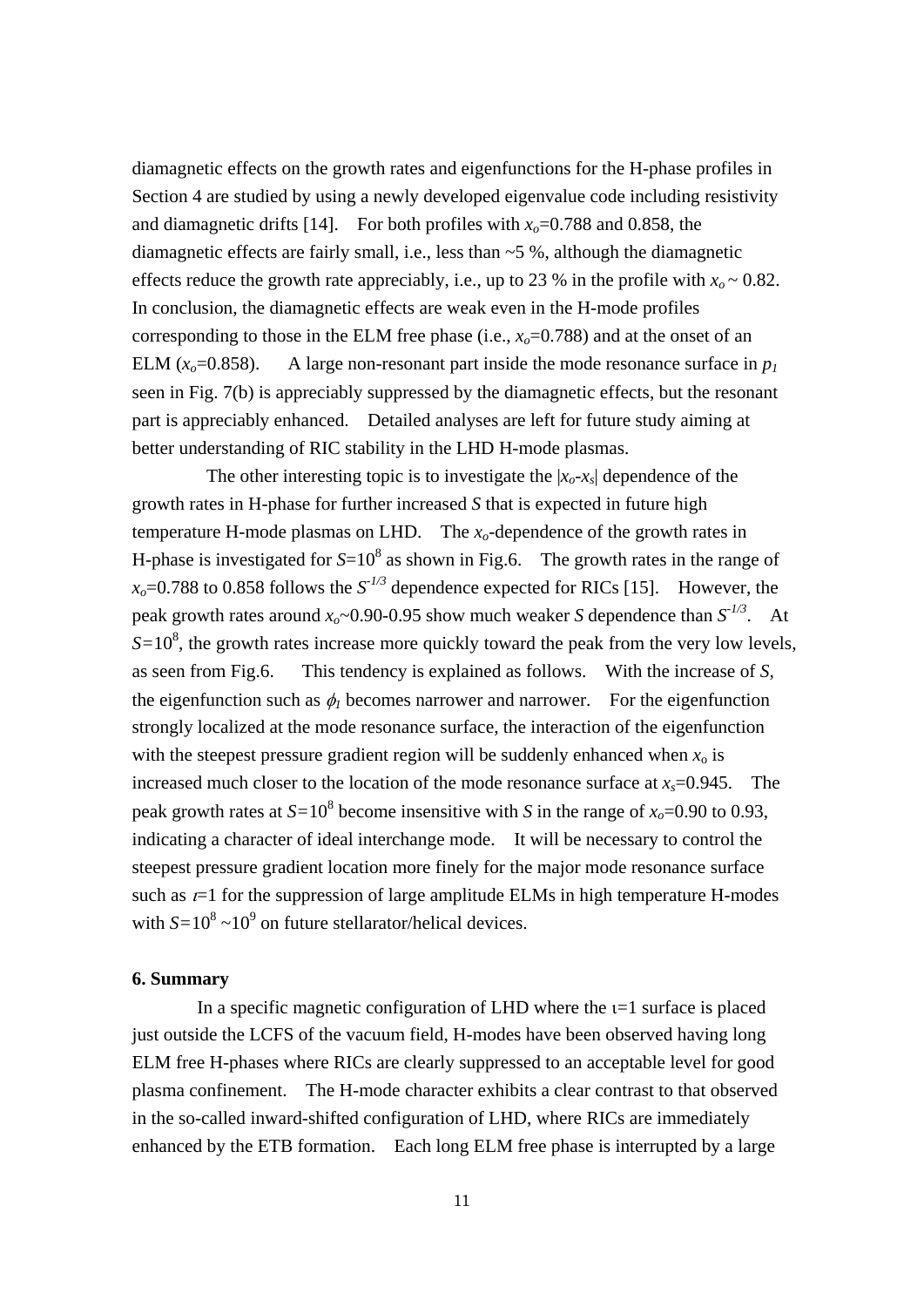amplitude ELM. The ELM is thought to be triggered by nonlinear growth of RIC and also enhances the RIC further through strong and complex coupling between RICs and ELMs. The H-L back transition is triggered by a large amplitude ELM. The numerical results obtained by two linear resistive MHD codes on the assumption of a cylindrical plasma have enabled a qualitative understanding of suppression and large growth of  $m=1/n=1$  resistive interchange modes observed in the H-modes in the outward-shifted configuration. Nonlinear simulations of the RIC modes in the realistic LHD configuration are of great importance for better understanding of the nonlinear growth of RIC, ELM trigger and the strong coupling between RICs and ELMs in stellator/helical plasmas.

# **Acknowledgements**

We acknowledge the LHD technical team for their excellent support in this research. This research is supported in part by LHD project budgets (NIFS10ULHH011, NIFS14KLPP037 and NIFS12KLPP025) and the Grant-in-Aid for Scientific Research from JSPS (No. 24360386, No. 26630476). It is also supported by the JSPS-NRF-NSFC A3 Foresight Program in the field of Plasma Physics (NSFC: No.11261140328, NRF: No. 2012K2A2A6000443).

## **References**

- [1] A. Loarte et al., Chapter 4 in *the Progress in the ITER Physics Basis*, Nucl. Fusion **47** (2007) S203.
- [2] A. Loarte et al., Plasma Phys. Control. Fusion **45** (2003) 1549.
- [3] P.B. Snyder et al., Phys. Plasmas **9** (2002) 2037.
- [4] G.T.A. Huijsmans et al., Phys. Plasmas **22** (2015) 021805.
- [5] A. Weller et al., Phys. Plasmas **8** (2001) 931.
- [6] K. Toi et al., Phys. Plasmas **12 (**2005) 020701.
- [7] K. Toi et al., Fusion Sci. Technol. **58** (2010) 61.
- [8] K. Toi et al., Nucl. Fusion **54** (2014) 033001.
- [9] F. Watanabe et al., Contrib. Plasma Phys. **50** (2010) 651.
- [10] Y. Suzuki et al., Nucl. Fusion **46** (2006) L19.
- [11] K. Ogawa et al., Plasma Fusion Res. **3** (2008) 030.
- [12] Y. Takemura et al., Plasma Fusion Res. **8** (2013)1402123.
- [13] R. Ueda et al., Phys. Plasmas **21**, 052502 (2014).
- [14] T. Nicolas and K. Ichiguchi, Nucl. Fusion **56** (2016) 026008.
- [15] B.A. Carreras et al., Phys. Fluids **30** (1987) 1388.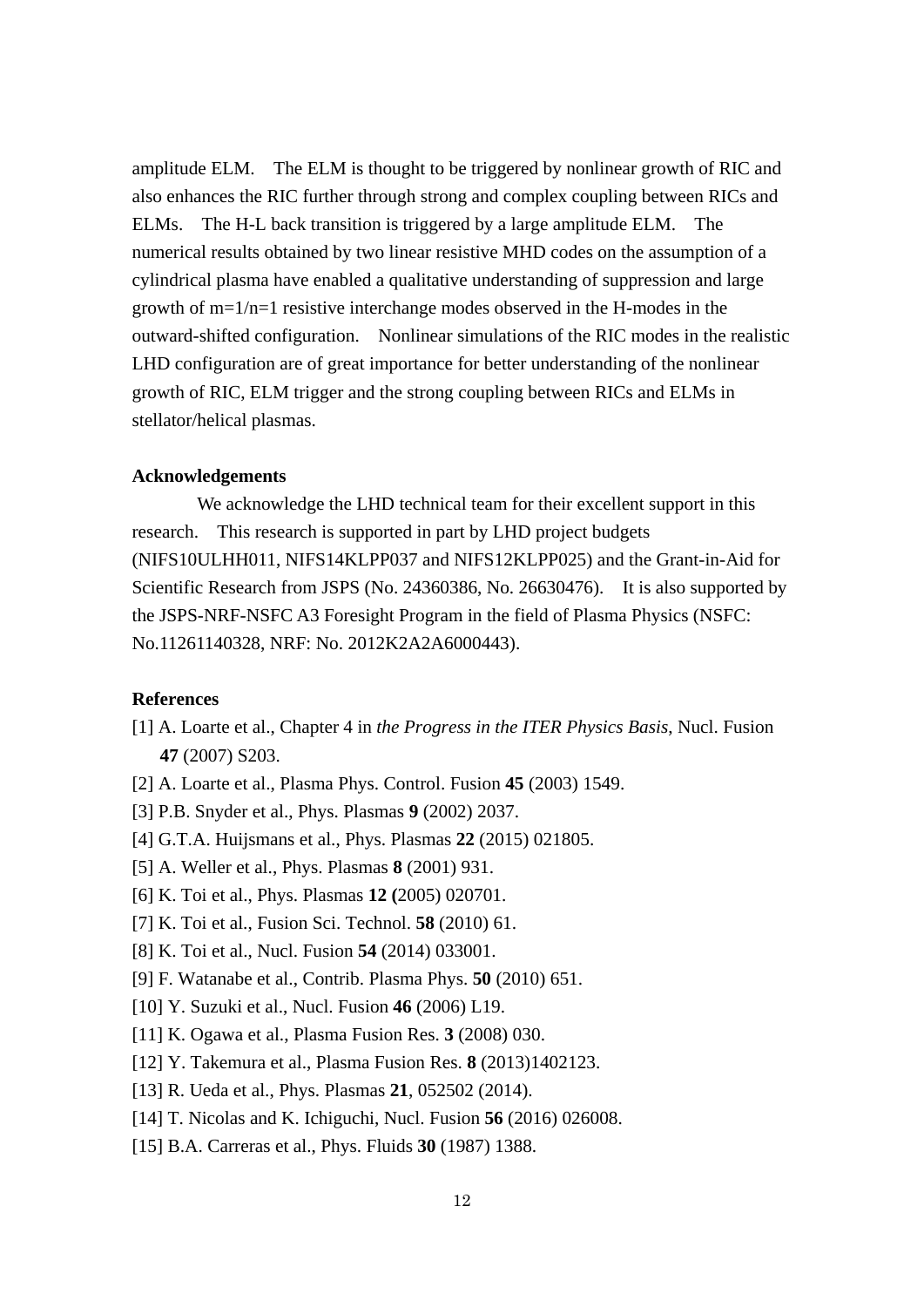# **Figure Captions**

- Fig.1 (a) Typical waveforms of an H-mode with long ELM free phases and large amplitude ELMs in the outward-shifted magnetic configuration of  $R_{ax} = 3.9$ m, where  $W_p$ ,  $\langle n_e \rangle$  and  $H_\alpha$  are the plasma stored energy measured by a diamagnetic loop, line averaged electron density and  $H_{\alpha}$  emission, respectively. (b) Time evolution of the root-mean-square amplitude of magnetic fluctuations associated with the  $m=1/n=1$  mode together with the volume-averaged toroidal beta  $\langle \beta_{dia} \rangle$ evaluated from *Wp*.
- Fig.2 Radial profiles of electron temperature  $(T_e)$ , electron density  $(n_e)$  and electron pressure  $(P_e)$  obtained from the Thomson scattering in the characteristic phases, "H" and "L" in the H-mode plasma, which are shown as a function of major radius *R* in the horizontally elongated section. The vertical arrows indicate the inferred location of the  $t=1$  mode resonance surface.
- Fig.3 The radial profiles of the  $H_{\alpha}$  emission intensity (open triangles) and the coherence between  $H_{\alpha}$  and magnetic fluctuations induced by the  $m=1/n=1$  mode (open circles), as a function of the normalized vertical coordinate  $Z/Z_a$ , where  $Z_a$  is the plasma boundary in the vertical direction. The vertical line indicates the expected location of the  $t=1$  surface.
- Fig.4 (a) and (b) Zoomed waveforms of two typical large ELMs in the H-mode shot shown in Fig.1, where the signal of poloidal magnetic field fluctuations  $(b_{\theta})$ ,  $H_{\alpha}$ emission signal and line electron density just outside the ETB boundary (*neLedge*) are shown. The vertical line indicates the onset time of the small crash in *neLedge* as a signature of an ELM.
- Fig.5 (a) Experimental data points of the total bulk plasma pressure  $P_{eq}(x)$  in the H-phase ( $t=4.533$  s) and the best-fitted curve with eq.(1). (b) Experimental data points of  $P_{eq}(x)$  in the L-phase (t=4.700s) and the best-fitted curve. For the radial coordinate  $x = \langle r \rangle/a$  with  $a = 0.466$  m, the  $t = 1$  surface location is inferred to be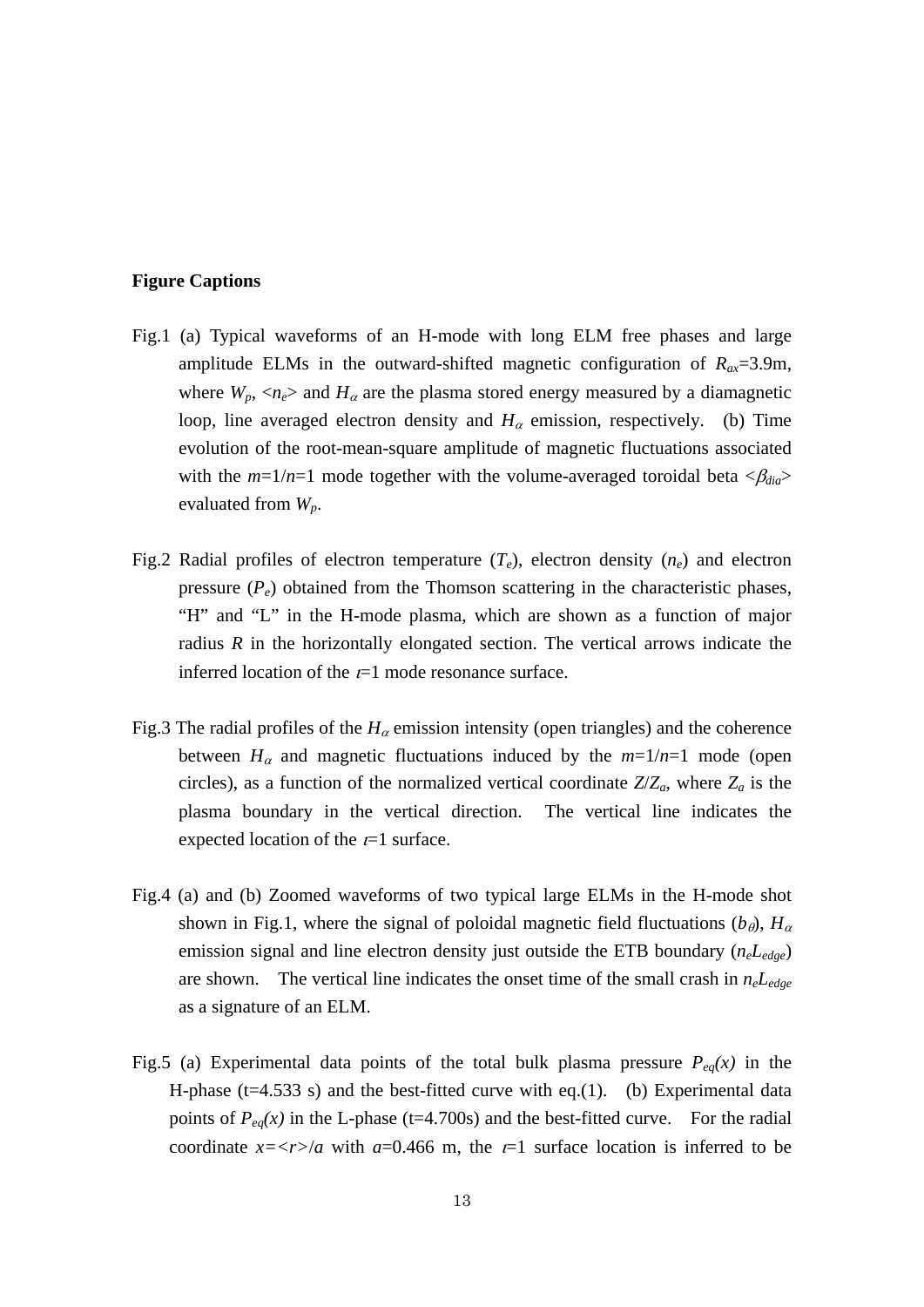*x*=1.05-1.08.

- Fig.6 Dependence of the largest normalized growth rates of the *m*=1/*n*=1 RICs on the location of the steepest pressure gradient  $x<sub>o</sub>$  in the H- and L-phase profiles for  $S=10^5$  and 10<sup>6</sup>. The growth rates in the H-phase are also given for  $S=10^8$ . The growth rates are shown in linear and log-scales in (a) and (b), respectively. Two arrows on H-phase profiles indicate the profiles in the ELM free phase  $(x_0=0.788)$ and at an onset of an ELM  $(x_0=0.858)$ . The arrow on the L-phase profiles indicates the profile observed experimentally.
- Fig.7 (a)  $P_{eq}(x)$  profile with  $x_0=0.788$  to simulate an ELM free H-phase and the rotational transform profile  $u(x)$ . (b)  $m=1/n=1$  eigenfunctions of the scalar potential  $\phi_1$  and pressure perturbation  $p_1$ . (c) Eigenfunctions of poloidal flux  $\psi_1$  and radial displacement  $\zeta_r$ , where  $S=10^5$ . The vertical line in all three figures indicates the location of the  $t=1$  surface, and also in Figs.8 and 9.
- Fig.8 The  $m=1/n=1$  eigenfunctions of  $\phi_1$  and  $p_1$  (b), and  $\psi_1$  and  $\xi_r$  (c), calculated for the  $P_{eq}(x)$  profile with  $x_0$ =0.858 to simulate the onset phase of a large ELM (a), where  $S=10^5$ .
- Fig.9 The  $m=1/n=1$  eigenfunctions of  $\phi_1$  and  $p_1$  (b), and  $\psi_1$  and  $\xi_r$  (c), calculated for the  $P_{eq}(x)$  profile with  $x_0$ =0.560 to simulate the L-phase, where  $S=10^5$ .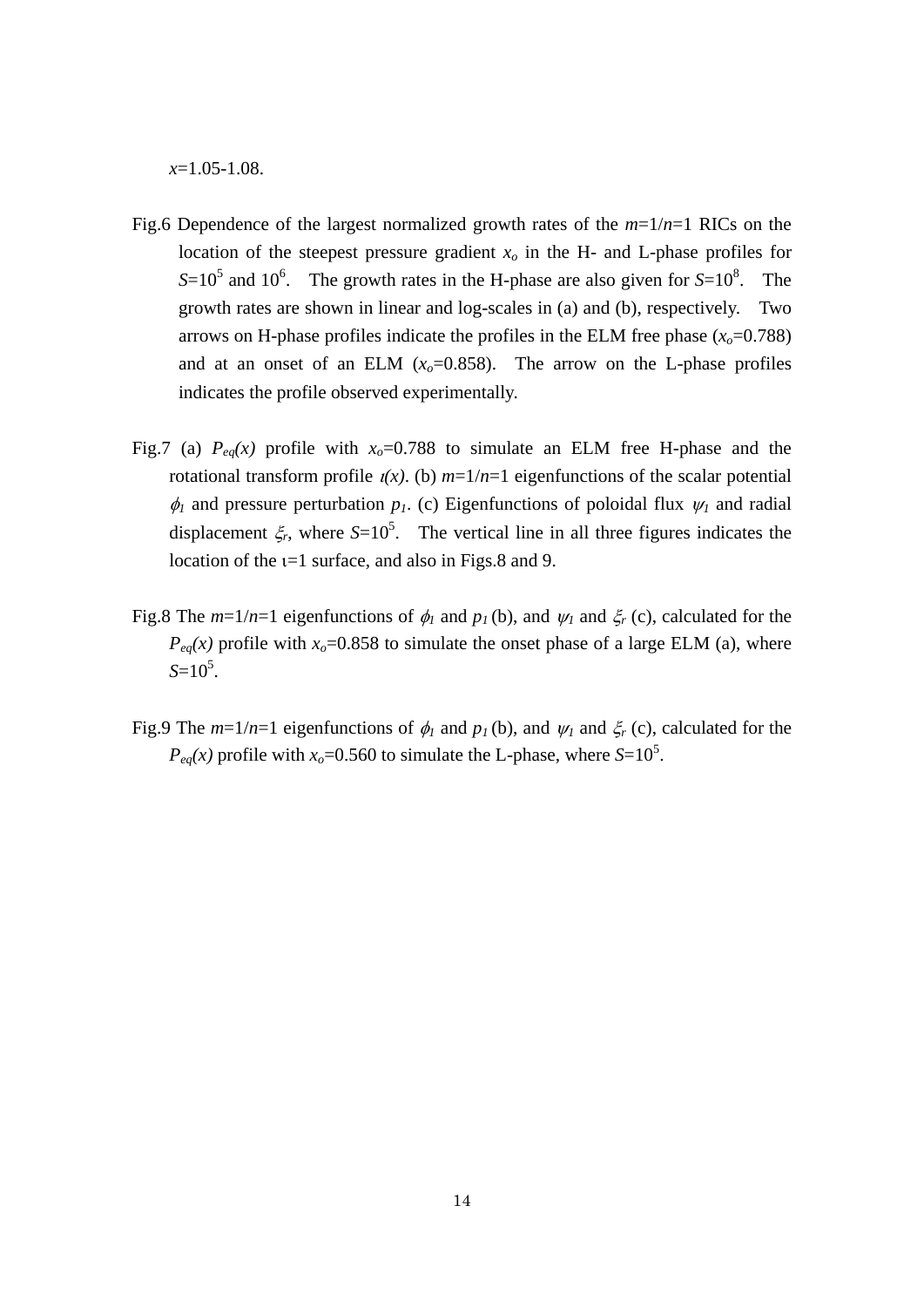

**Fig.1 K. Toi et al.**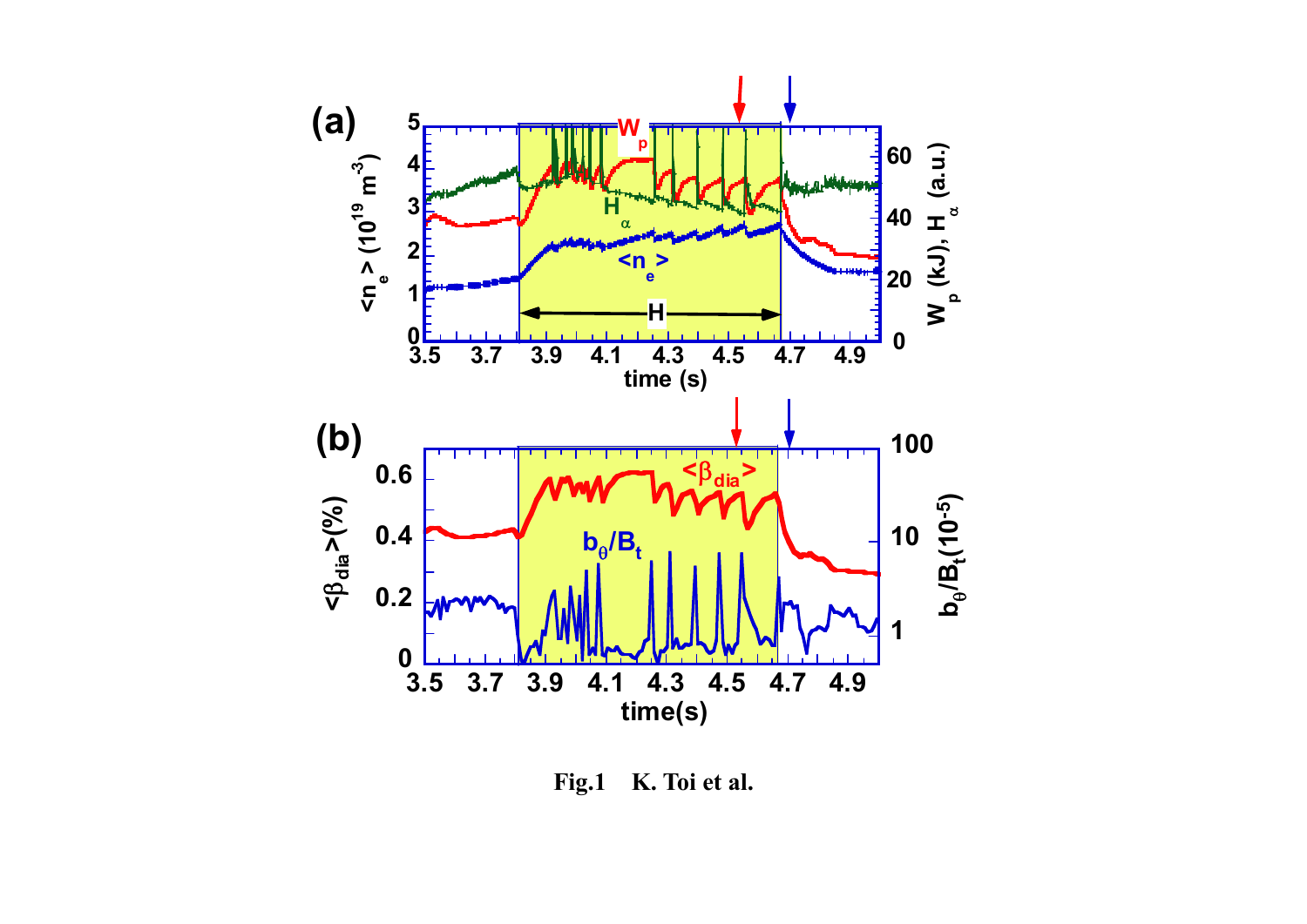

**Fig.2 K. Toi et al**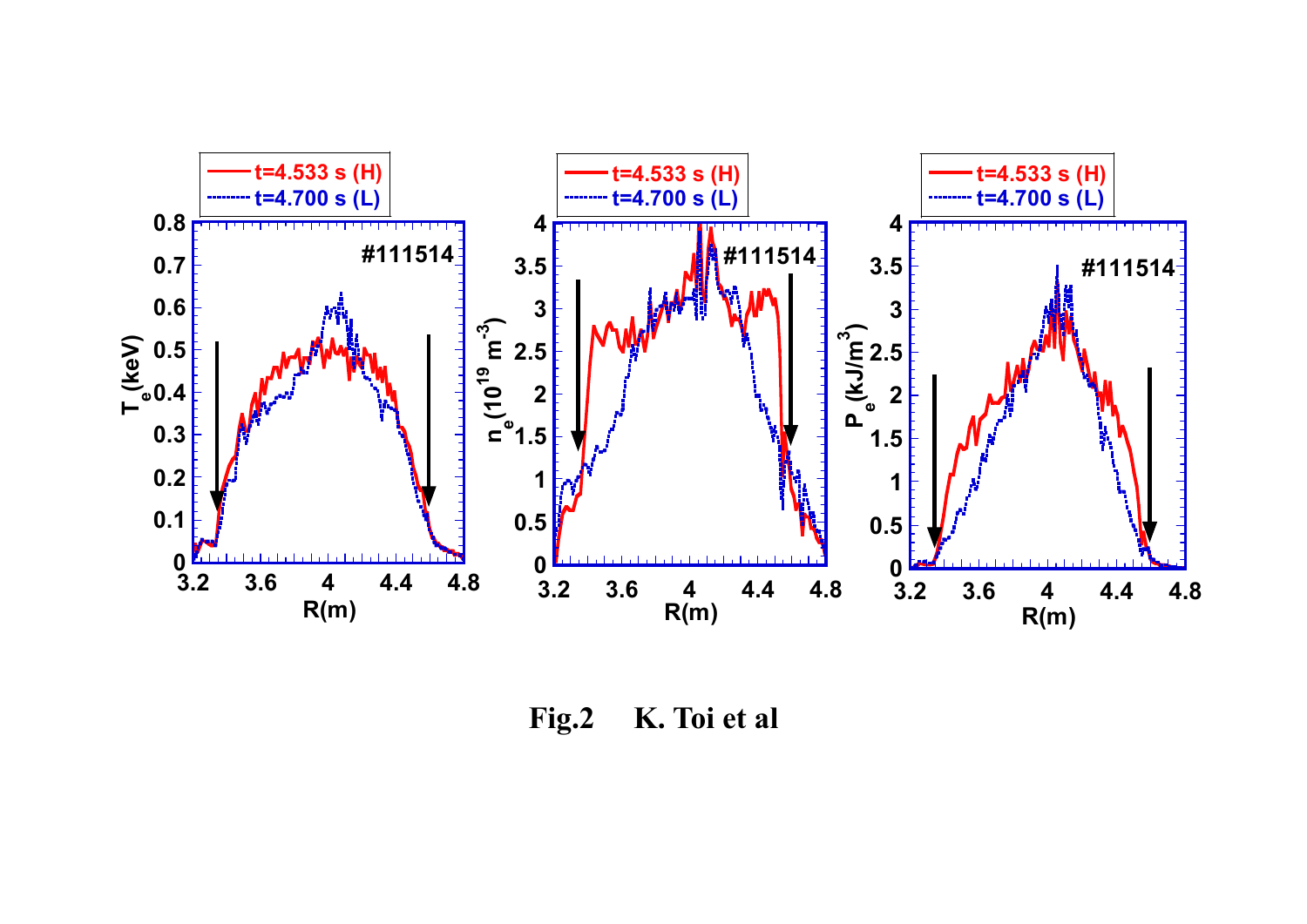

**Fig.3 K. Toi et al.**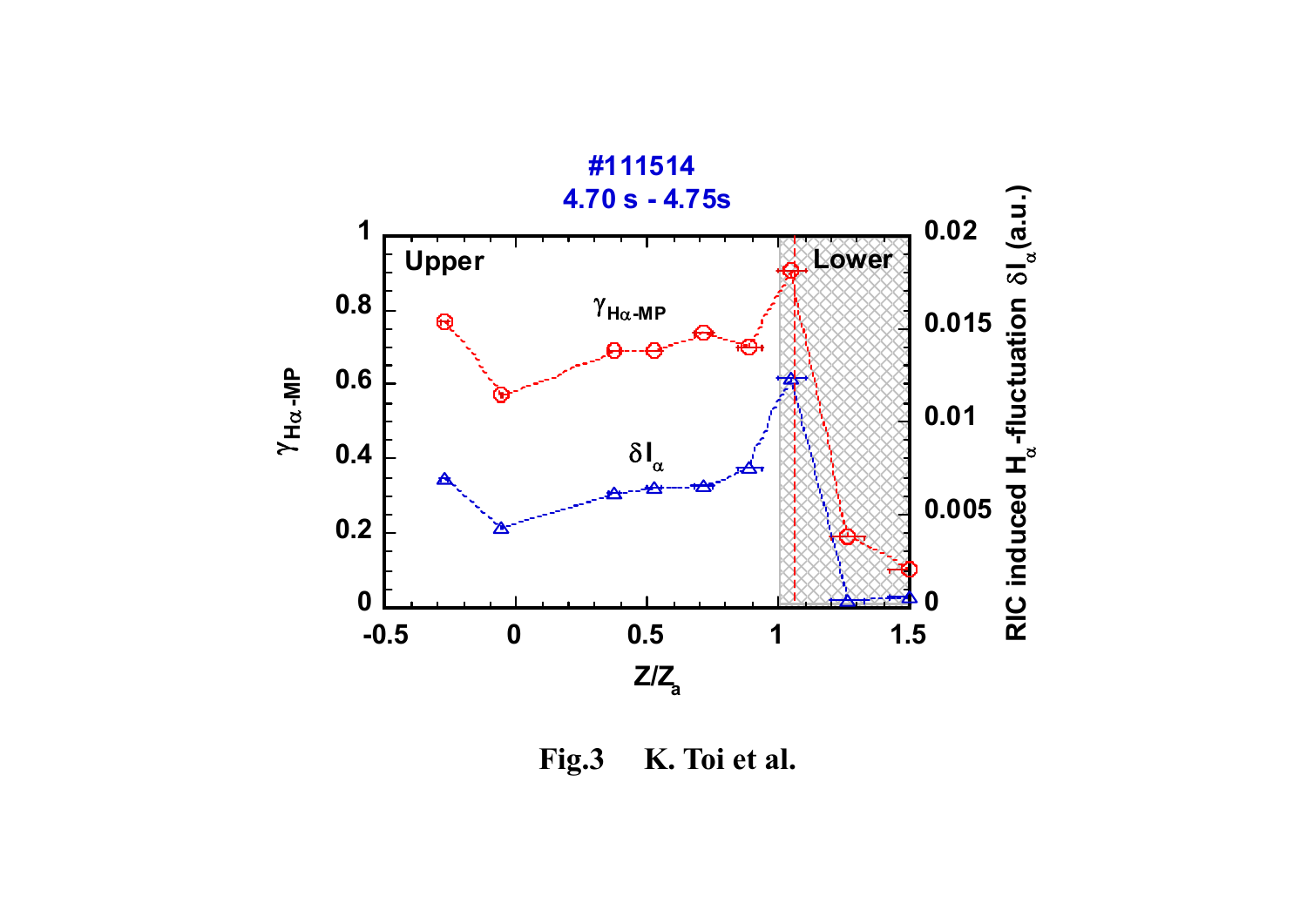

**Fig.4 K. Toi et al.**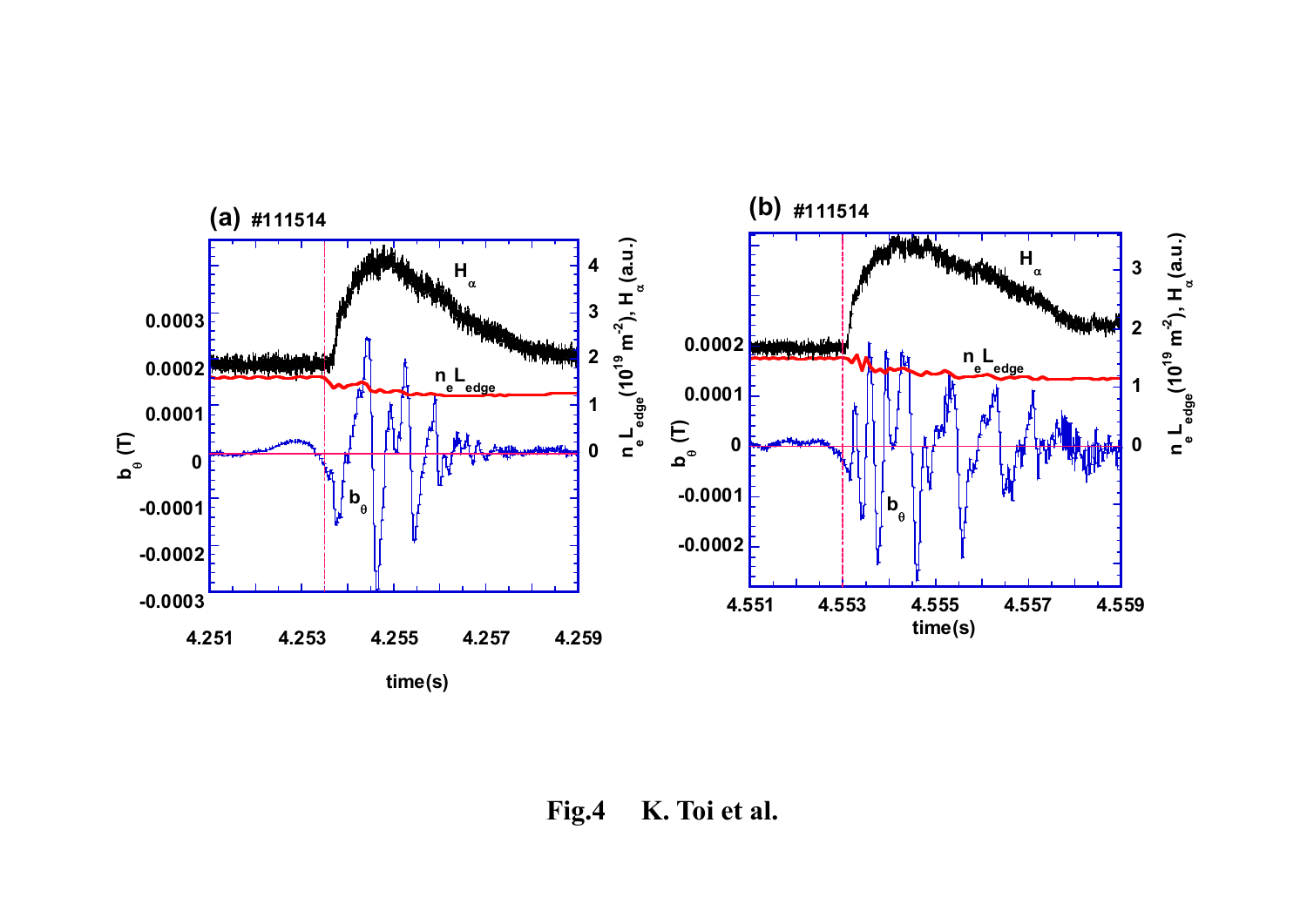

**Fig.5 K. Toi et al.**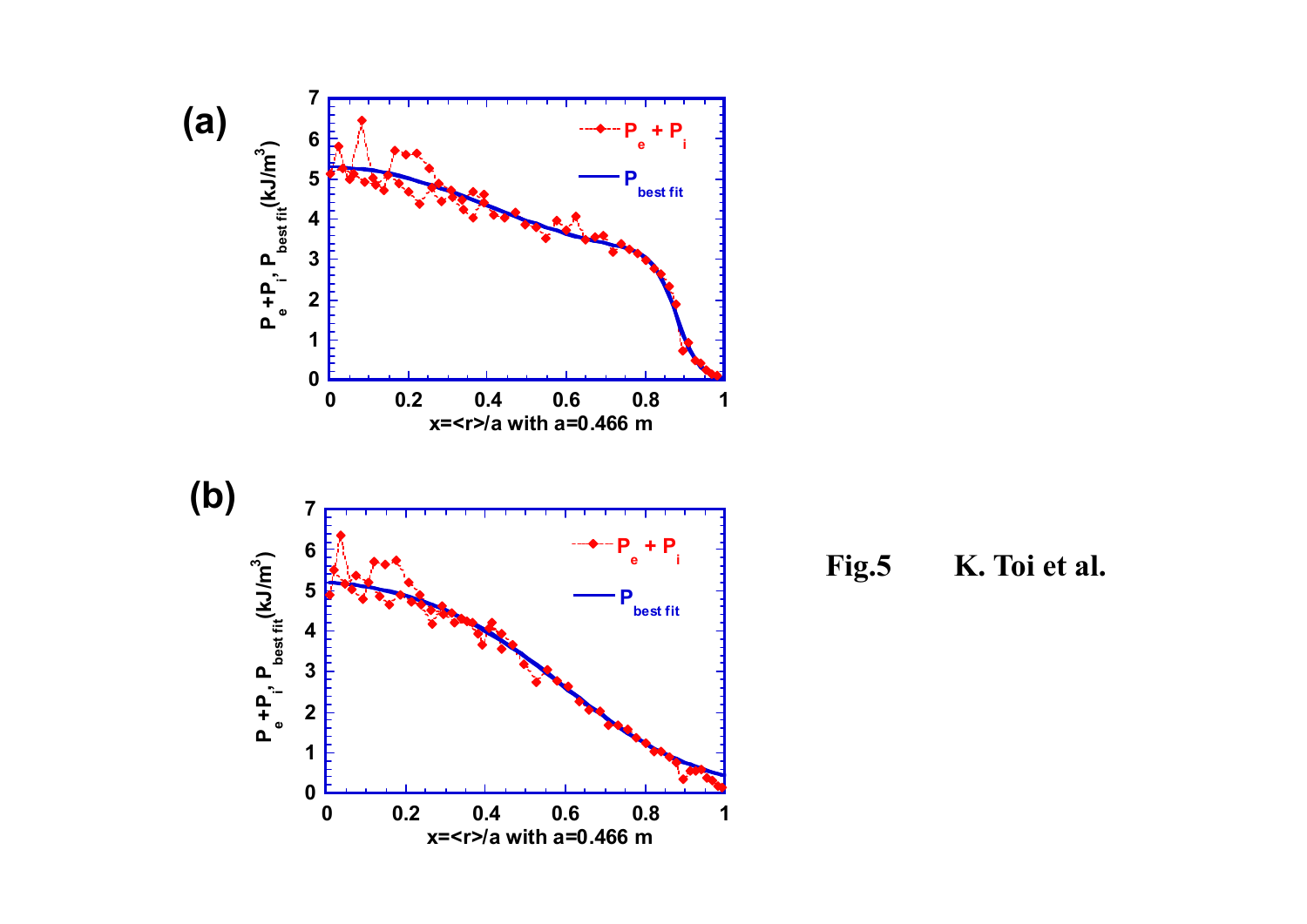

**Fig.6 K. Toi et al.**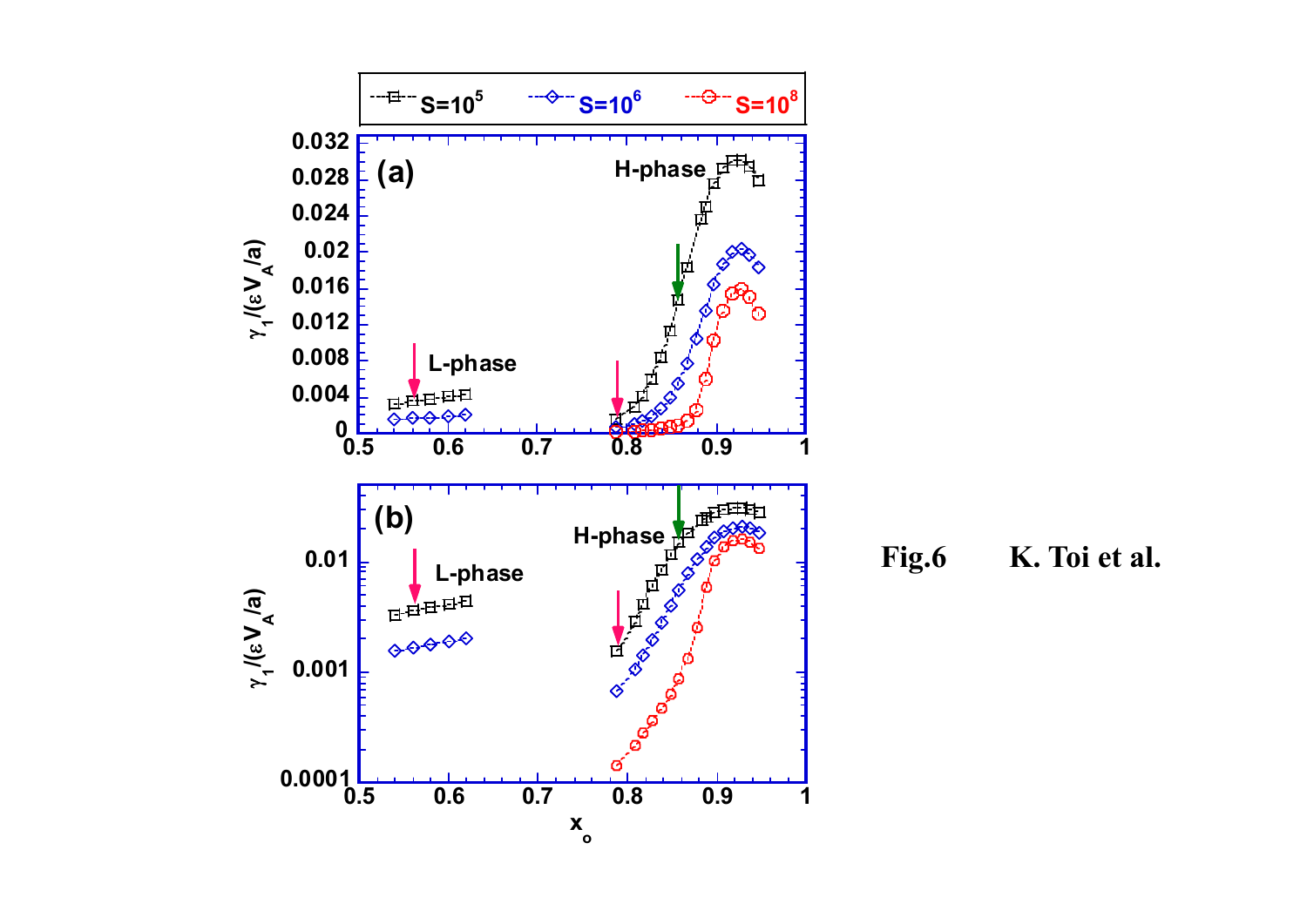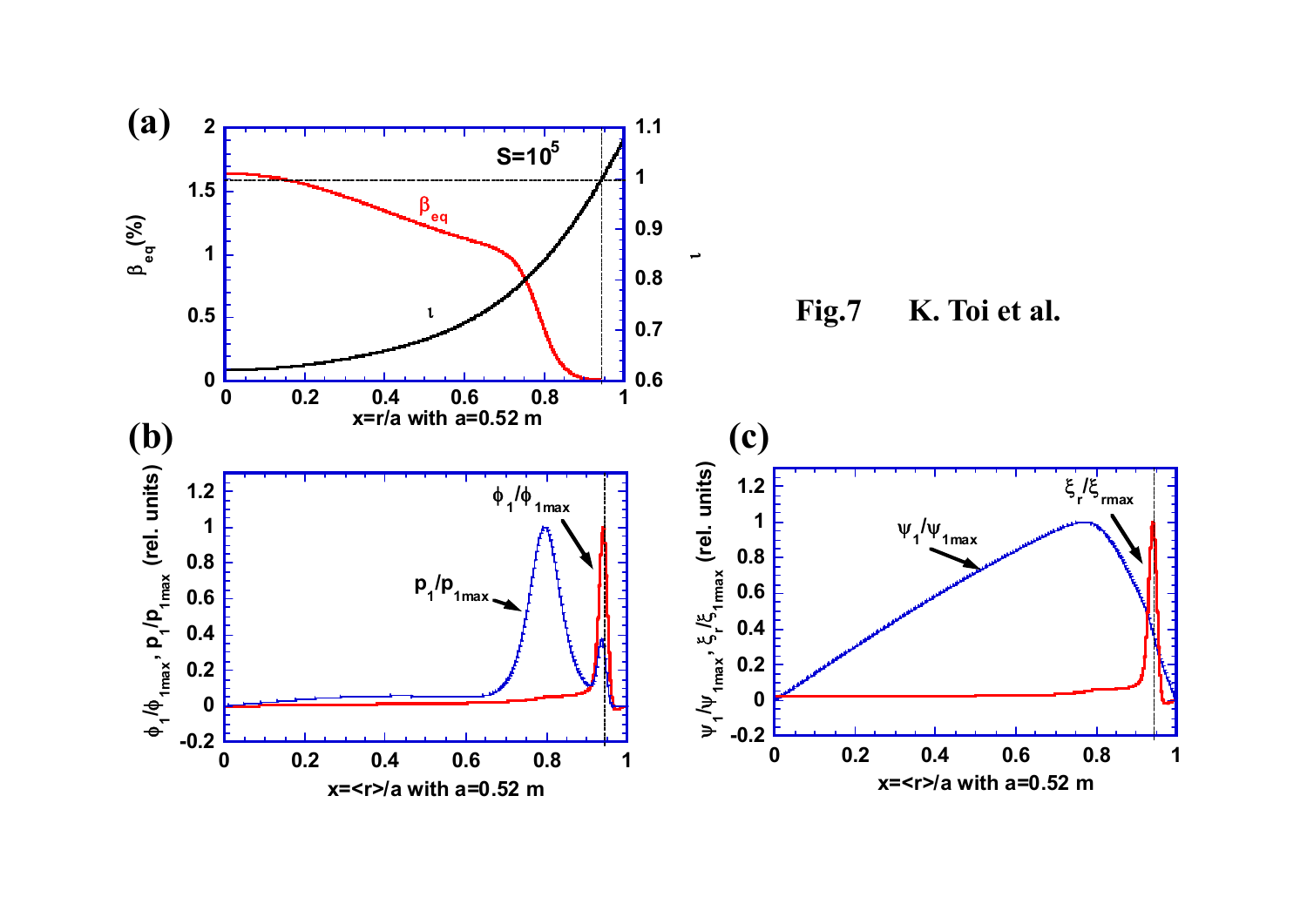